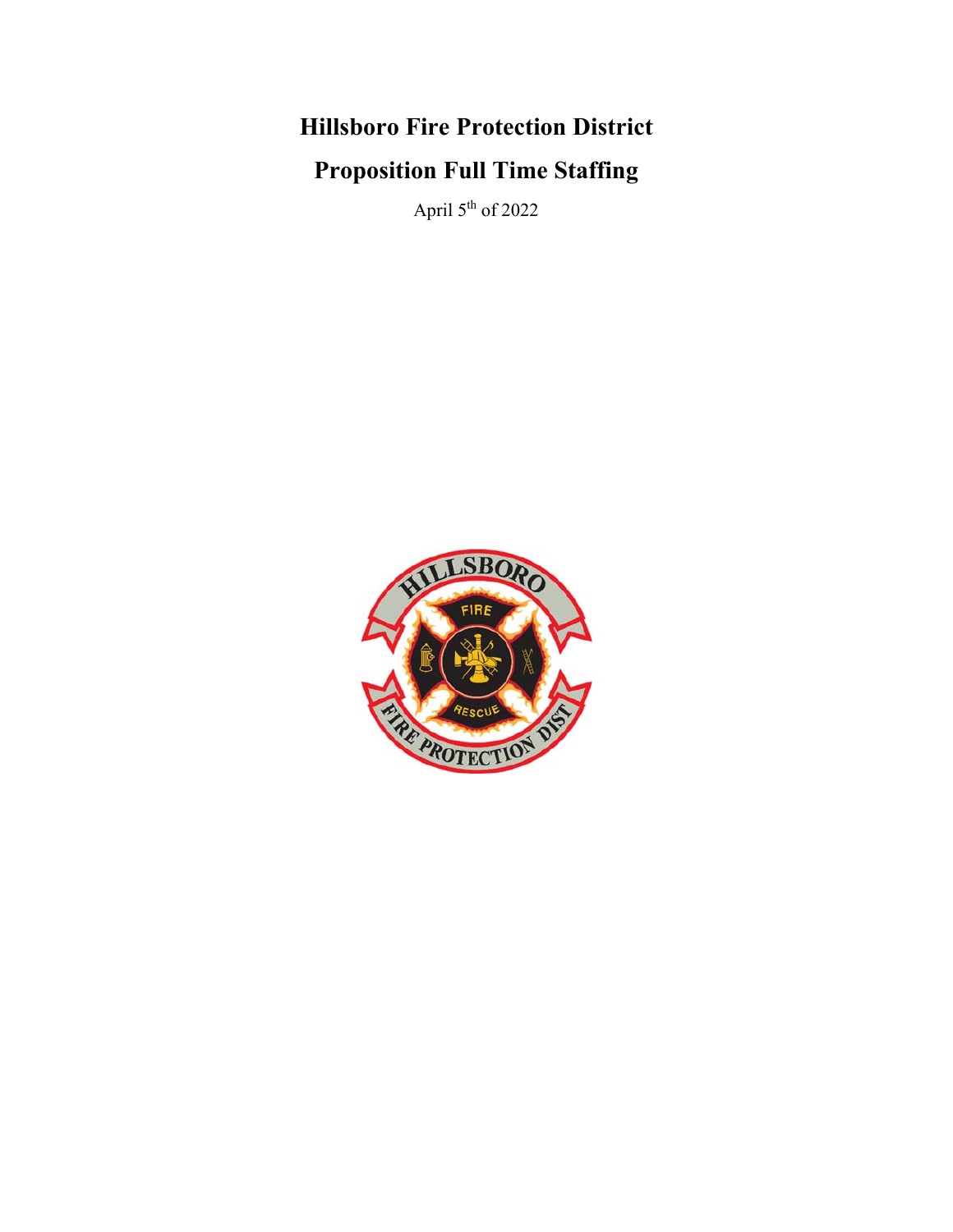#### **Hillsboro Fire Protection District**

#### **Jefferson County, Missouri**

#### **Mission Statement**

Our mission at the Hillsboro Fire Protection District is to provide emergency services and fire prevention education to the citizens we serve. Our mission shall be accomplished through the use of a pro-active force of firefighters that are trained in fire suppression, rescue, emergency medical care, and education.

#### **Core Values**

Honesty Integrity Teamwork Commitment to Excellence Knowledge Respect

#### **Vision Statement**

The Members of the Hillsboro Fire Protection District will:

- Strive to be role models in the community and leaders in our profession.
- We will be accountable to those we serve, each other and any fire service organizations we interact with.
- We are committed to providing the best public service through innovative training, education and equipment.
- We will take the fire department into the future through productive teamwork, open and honest communications and participative decision making throughout our organization.
- We are committed to our values, mission, and dedicated to our fire service profession.
- Our organization is driven to provide a cost effective and efficient fire department while honoring our values, accomplishing our mission and achieving our goals.

Developed by your firefighters, December 22, 2014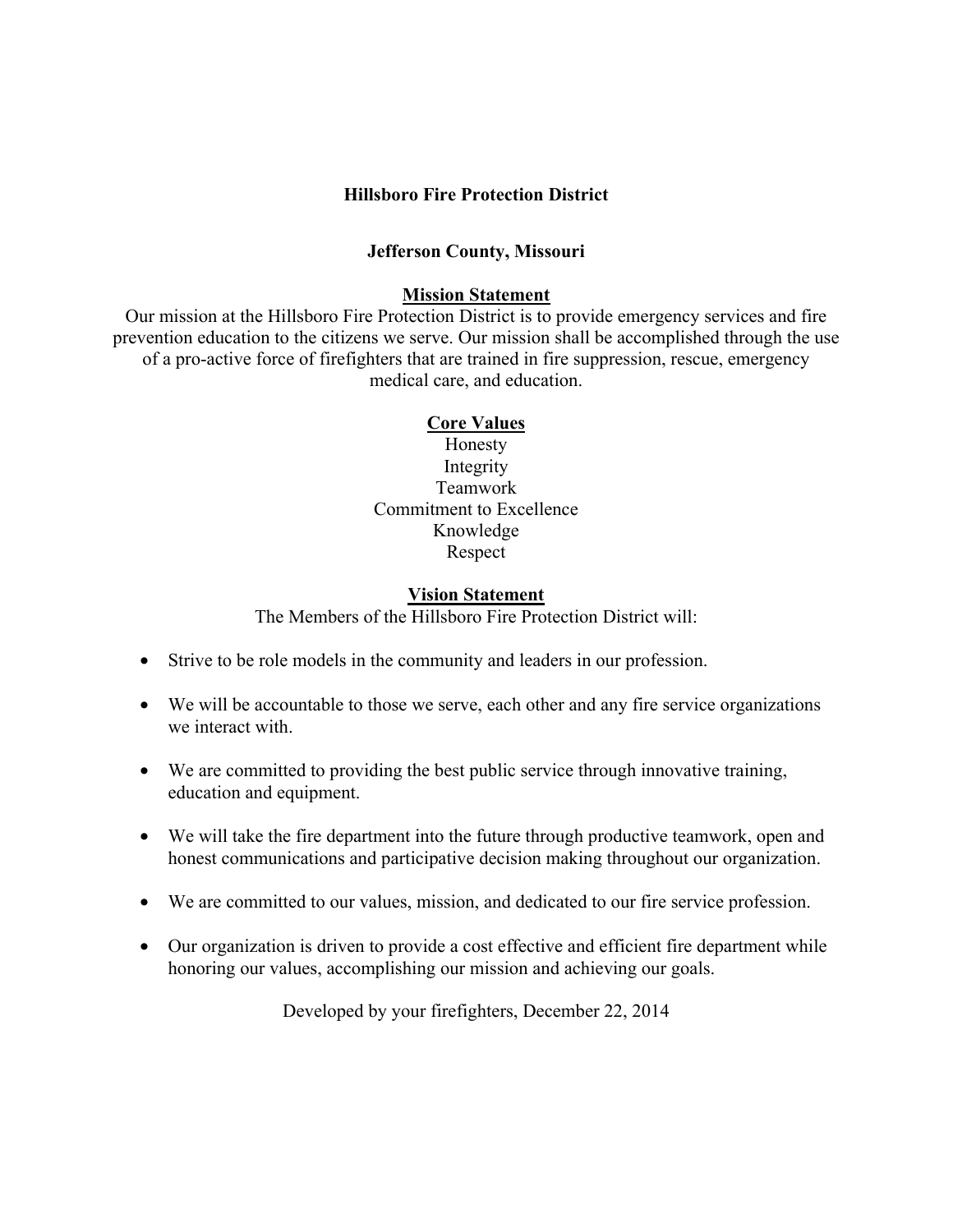# **Executive Summary**

The Hillsboro Fire Protection District has reached the point where our full-time staffing levels are dangerously low. The citizens and visitors of the Hillsboro Fire Protection District are not properly protected. Our firefighters are being asked to put their lives on the line without necessary staffing levels to do their job effectively and safely. The Hillsboro Fire District has attempted 2 tax increases for \$0.50 on \$100.00 of assessed valuation and have failed both times. While the fire district has recently been successful in obtaining a SAFER Grant to hire 6 full time firefighters, it is only for a 3-year period. These additional positions have made the citizens and community safer, but in the long term the fire district needs these temporary positions to become permanent to ensure we can continue to deliver proper services to the community. The demands placed on the fire service are ever changing and growing. The Hillsboro Fire Protection District began to focus on Strategic Management Planning many years ago. One of the goals has always been on top of the list for many years. That goal is:

*2021 Long Term Goal 2* – Consider additional full-time staffing – Partially achieved by obtaining a SAFER Grant, but they are only temporary, 3-year positions.

# **The AFG SAFER Grant**

To help achieve the goal of better staffing, the fire district applied for what is called the AFG SAFER Grant in 2019. The AFG SAFER is awarded and managed through FEMA. The grant is used to help a fire department hire full time staffing on temporary basis while the fire department attempts to get permeant funding through tax increases to keep full time positions. The grant application goes through a lengthy review process by other Fire Service Leaders. Fire Service Leaders on the grant review committee concluded the Hillsboro Fire District needed the grant before a citizen or fighter was hurt or killed. In the fall of 2020, the Hillsboro Fire District was notified of the award.

Many taxpayers ask why would you accept an unstainable grant? The answer is simple, denying the grant may cost someone's life due to slow response times.

# **Past Tax Increase Failures**

The Hillsboro Fire Protection District has struggled in receiving tax increases over its history of existence.

Recently the Hillsboro Fire Protection District has failed 2 tax increase initiatives, one being in April of 2020 and one being in April of 2021. There are many reasons for the failure including political unrest in our country, a pandemic, and a general distrust in government. Each tax increase we asked our citizens for a (\$0.50) tax increase and both times we were turned down. We spoke to multiple residents about why they thought the tax increase failed and there were two main points that everyone said:

- 1. The district does not need a new firehouse
- 2. The district is asking for too much money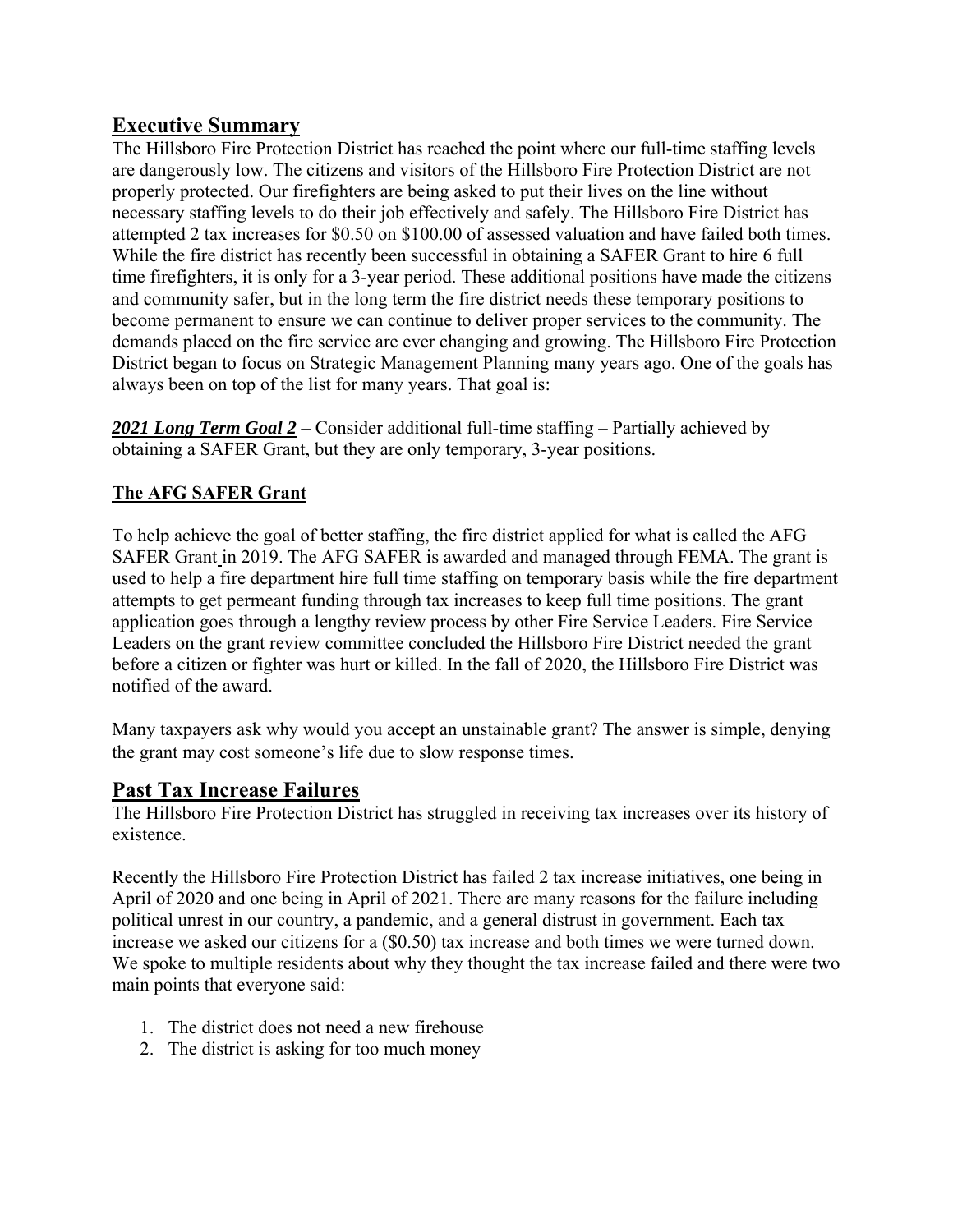With the information provided by the citizens, we removed the building of a new firehouse from the tax increase plan and dropped the amount we requested from \$0.50 to \$0.35.

# **Goal of the Tax Increase**

The strategic management goals set forth by the district have not yet been met. It is managements job to report to the Board the deficiencies of the district.

After listening to the public and their concerns with a \$0.5000 tax increase, we must adjust to the public's view, change our main goals, and lower the amount we are asking for. Our main goal must be as follows:

1. Create funding to maintain the 6 full time firefighters allowed for by the AFG SAFER Grant.

The Leadership Team of the Hillsboro Fire Protection District recommended to the Board of Directors that a thirty-five cent (\$0.35) Real Estate and Property Tax Increase on the April 2022 Ballot would be sufficient to meet the financial goals of maintaining the 6 full time firefighter positions. One thing must be made clear throughout this process:

**Goal of the Tax Increase** – Create a funding stream to retain the 6 Full Time Firefighters hired by the SAFER Grant by going for a \$0.3500 tax increase.

In order to ease the financial burden on the taxpayers, the Board of Directors choose to implement the tax increase in phases:

2023 - \$0.2500 2024 - \$0.0500

2025 - \$0.0500

### **Total - \$0.3500 per \$100.00 of assessed valuation**

### **Dangers of Failure to the Citizens**

The Hillsboro Fire Protection District is not enduring financial hardships. The Hillsboro Fire Protection District must plan for the future and the continuing increase in both calls and population. We are in danger of losing 6 full time firefighters which will have a huge impact on response times and the ability to maintain our current level of service.

### **The True Cost of Fire Protection to the Citizens**

Citizens look at their tax bills and only see what they pay the Hillsboro Fire District and think we are a burden to their financial situation, but this far from the truth. Every 5 years a company called ISO (Insurance Services Office) visits every fire department in the State and grades us based on staffing, 911 dispatching capabilities, water supply, fire apparatus, training, equipment and many different items. We are then given a grade between 1 and 10 with 1 being the best and 10 being no recognized fire protection at all. They then sell this grade to insurance companies who base your homeowner's insurance rates on the fire department grade.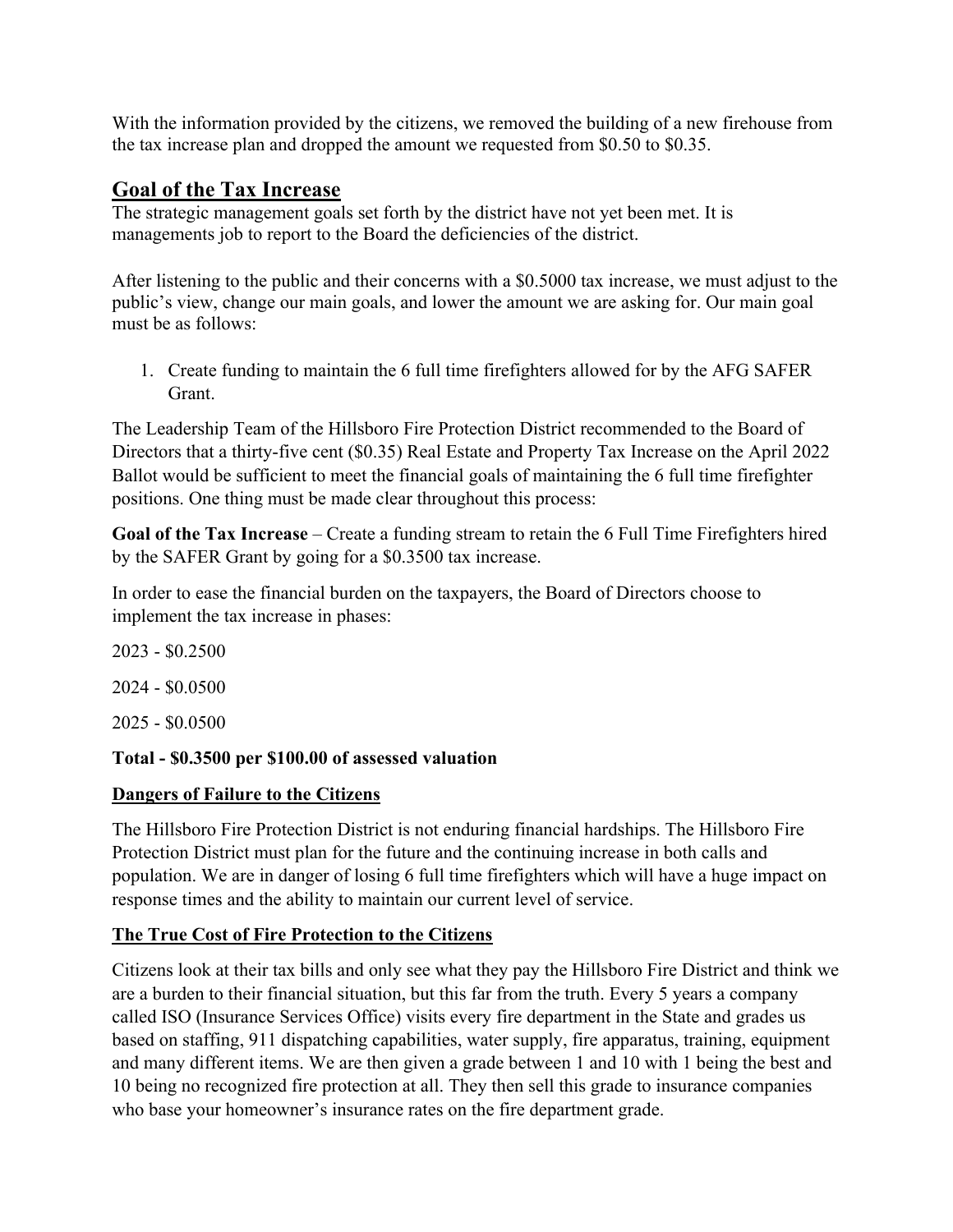Currently, if you live within 5 miles of any of Hillsboro's Fire Stations you enjoy a class 5 rating. The difference between a class 5 fire department and a class 10 fire department could mean double the cost of insurance on your house.

### Example

Mr. Jones lives 7 miles from a fire station and has a class 10 rating. He pays \$3,500.00 per year in homeowners' insurance. The Fire District he lives in, builds a new fire house and Mr. Jones is now only 3 miles from the fire station. The fire station is staffed helping the Fire Departments ISO score. Mr. Jones drops from a 10 to a class 5 and his insurance drops from \$3,500 to \$2,000 per year saving him \$1,500.00. His taxes to his fire department are \$200.00 a year.

By having a staffed fire station and a good ISO score, his fire department has put \$1,300.00 back in his pocket in insurance savings.

It is true, not all insurance companies use ISO, but all insurance companies look a loss in certain geographic areas. So a ill performing fire department that has high fire losses will inevitably cost the homeowner more.

Fire department services are basically free or highly reduced for high performing and wellstaffed fire departments.

If this tax measure fails, the Hillsboro Fire Protection District will do everything to maintain its current ISO class. Reduced staffing and an increase call volume could cause us to drop to an ISO rating of 6. We have talked to some brokers that estimate this would cost a homeowner an extra \$290.00 per year. More than what we are asking for. The Hillsboro Fire Protection District will always do it's very best to maintain our ISO score.

# **About the Hillsboro Fire Protection District**

The Hillsboro Fire Protection District (HFPD) is in central Jefferson County Missouri, which is located 29 mi. south of St. Louis. The district covers a substantial portion of unincorporated Jefferson County and the City of Hillsboro. The Hillsboro Fire District is not affiliated with the City of Hillsboro, we are a political subdivision of the State of Missouri. The citizens elect Board Members to govern the district. Our first due response area is 44 sq. miles. We have large areas of open undeveloped land, large, wooded areas, scenic lakes, large educational complexes, residential areas, and government buildings. Our first due population is approximately 16,834. We also have written/automatic mutual aid agreements with all 16 Fire Departments in our county increasing our response area to 664 sq. miles and a population of 226,739. The Hillsboro Fire Protection District also receive help from other departments on a regular basis. It is highly important prior to any goals or future planning of the district, that an overview of our current position is discussed. The following sections describe the Hillsboro Fire District and our current market position.

# **Response Area Hazards**

The Hillsboro Fire Protection District has responsibilities for the following Critical Infrastructure in our first due area:

• 2- large Ameren UE Electrical Substations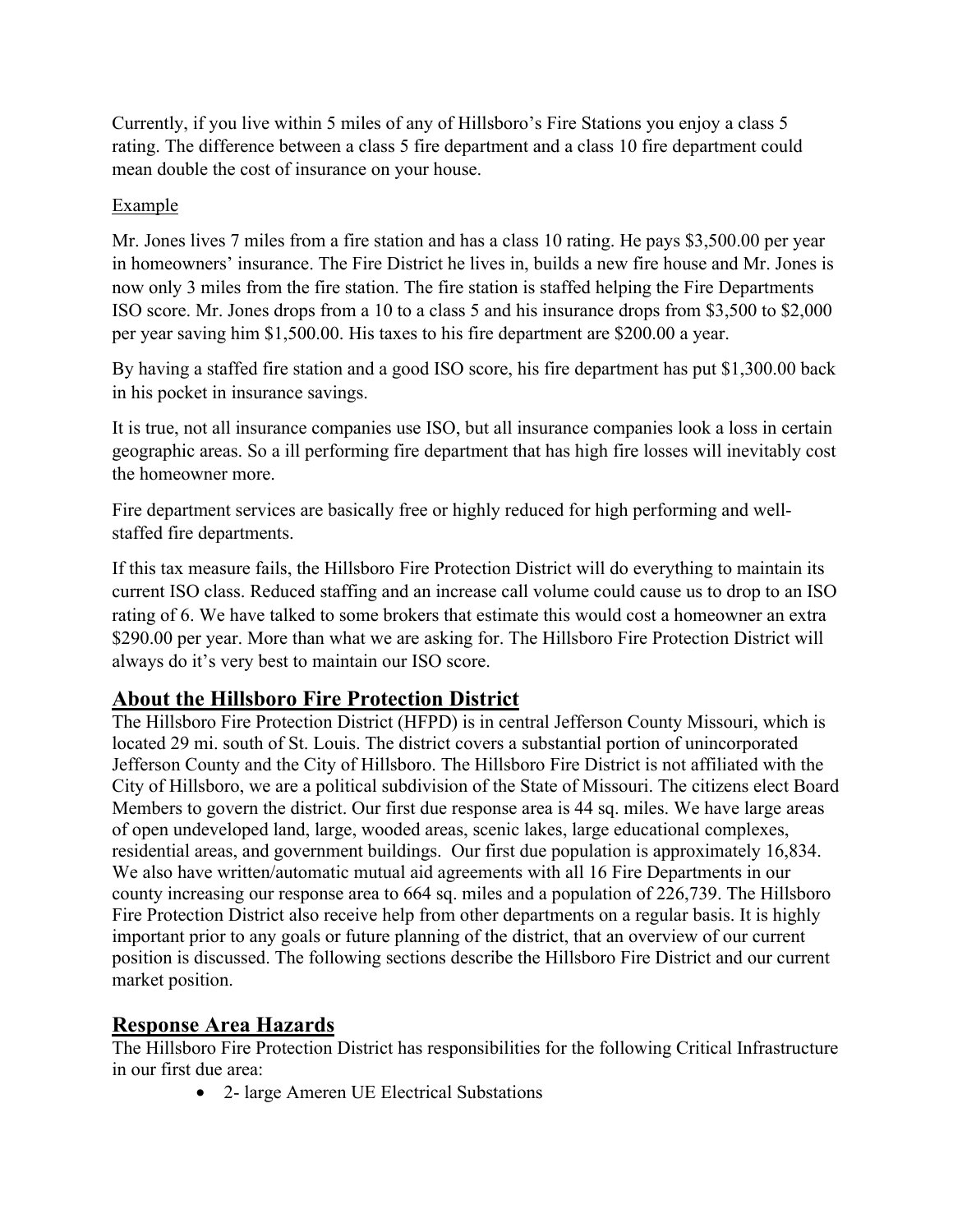- AT&T Battery Building 1,095 gals. Sulfuric acid & 11,628 lbs. of lead stored at this facility.
- NG regulator and boosting pumping station
- Propane Distribution Center 30,000 gals. propane storage
- 1 radio tower that is 1301' tall
- County 911 Communications Tower 490'
- 1 Adult correctional facility housing 355 inmates and staff
- 2 Juvenile correctional facilities housing 60 inmates and staff.
- Missouri DNR Chemical Drop Facility/Chemical Storage housing numerous chemicals used in the manufacture of methamphetamine (Eastern Missouri Storage Center) all chemicals seized from meth labs for the eastern half of Missouri are stored here.
- Jefferson County Court House and numerous other government buildings on the State and Local levels
- Jefferson College with approximately 3000 students
- Hillsboro School District with numerous school buildings and 3400 students
- State Rt. 21 a 4-lane highway with substantial amounts of truck traffic and hazmat traffic
- Numerous residential subdivisions
- Several miles of the Big River
- Several large Lakes and Lake Communities
- Thousands of Acres of Wild-land Urban Interface

# **Current Staffing**

We are a 24/7/365 combination fire district, meaning we have paid and volunteer firefighters, comprised of 8 regular full-time members, 6 full time AFG SAFER Hired Firefighters, and 20 volunteer members. Our 14 fulltime FFs are certified at NFPA1001 levels of FF1 & FF2 and most are EMTs. We have numerous volunteer FFs certified at FFI & II. The HFPD requires all new members to be certified to NFPA1001 FF1 & FF2 levels by the end of their first year. We provide all fire suppression, technical rescue, hazmat, water rescue, non-transport BLS medical response, fire prevention programs, commercial building inspections, and public assistance.

The Hillsboro Fire Protection District has transformed from a traditional Fire Department to an All Hazards Emergency Response Agency that handles all types of emergencies.

# **Stations and Equipment**

Station 1  $120\,5^{th}\,$  St Hillsboro, MO 63050 Staffed with 2 people 24/7/365. The Fire Chief and Deputy Fire Chief are also at Station 1.

Station 2 5750 State Rd. B Hillsboro, MO 63050 Staffed with 2 people 24/7/365.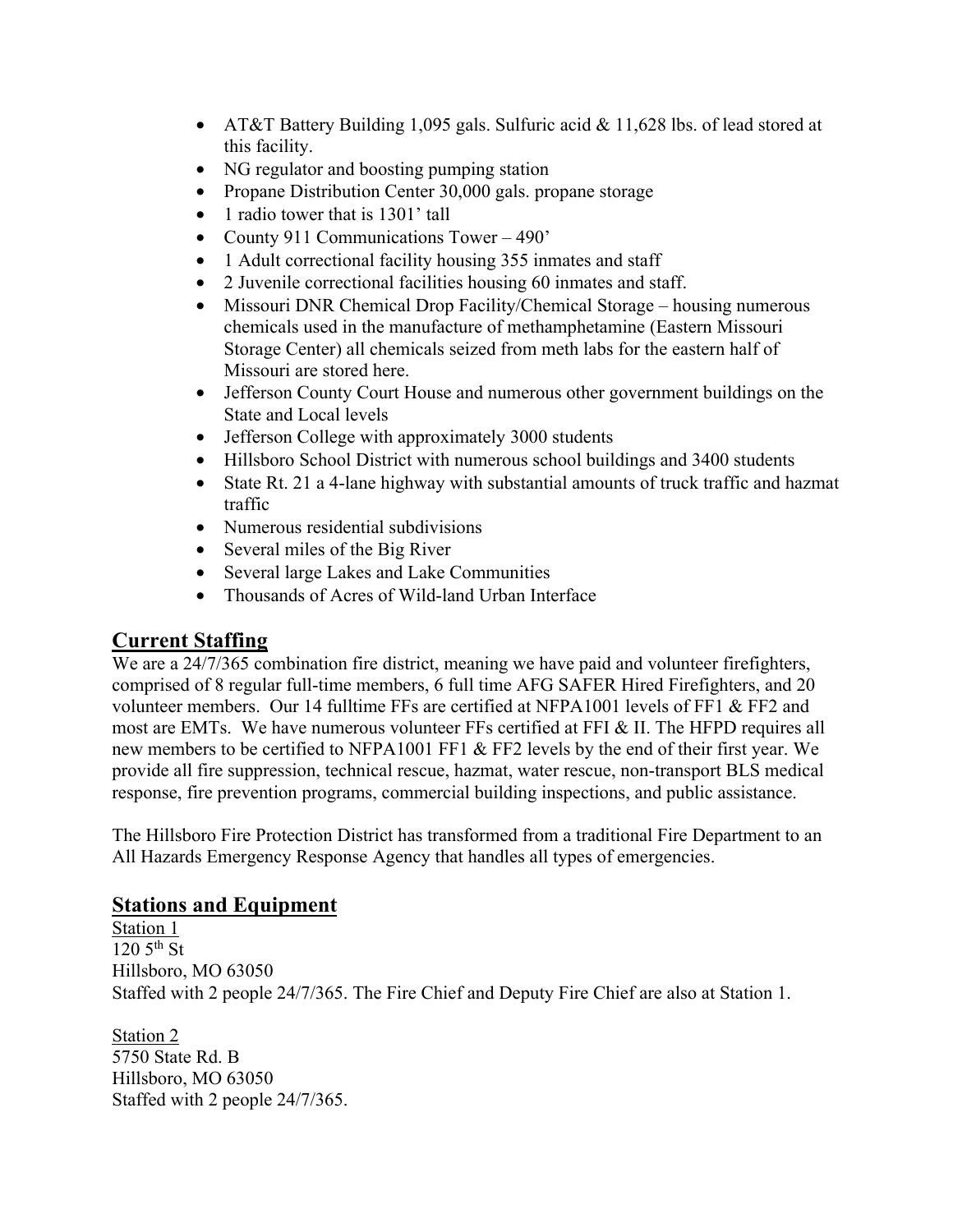Total On Duty Staffing 4 Full Time Firefighters 24/7/365. However, if a tax measure isn't passed staffing levels will return to only 2 full time firefighters on duty 24/7/365.

# **Apparatus**

The Hillsboro Fire Protection District Operates the following apparatus:

- 2021 pumper 1500gpm/1000gal. 5 seats/4 SCBA
- 2004 pumper 1250gpm/1000gal. 6 seats/6 SCBA
- 2001 Tanker 1250gpm/1000gal. 2 seats/4 SCBA
- 2016 Tanker 1000gpm/3000gal. 2 seats/2 SCBA
- 2017 4x4 brush truck  $220$ gpm $/250$ gal. 5 seats
- '95 4x4 brush truck 100gpm/300gal. 3 seats
- $'194x4$  command vehicle 5 seats
- $'12$  4x4 command vehicle 5 seats
- $'134x4$  utility vehicle 5 seats
- 1 John Boat
- 1 Inflatable Boat
- 1 UTV
- 1 Heavy Rescue Trailer

# **Response Analysis**

In 2006 we ran 577 calls for services In 2021 we responded to 1295 Calls for Service. This is a 124% increase in call volume since 2006.

### **Recent Years**

2016 - 792 2017 – 950 (19.94% increase from 2016) 2018 – 970 (2.1% increase from 2017) 2019 – 1014 (4.53% Increase from 2018) 2020 – 1022 (0.78% Increase from 2019) 2021 – 1295 (26% Increase from 2020)

### **Overlapping Calls (Multiple calls happening at the same time)**

This issue is becoming a big concern for the administration. An overlapping call is when the Hillsboro Fire Protection District is running multiple calls at the same time.

In 2009 we had 89 overlapping incidents or 12.9% of our calls were happening at the same time

In 2020 we had 166 overlapping incidents or 16.24% of our calls were happening at the same time.

In 2021 we had 320 overlapping incidents or 25% of our calls were happening at the same time.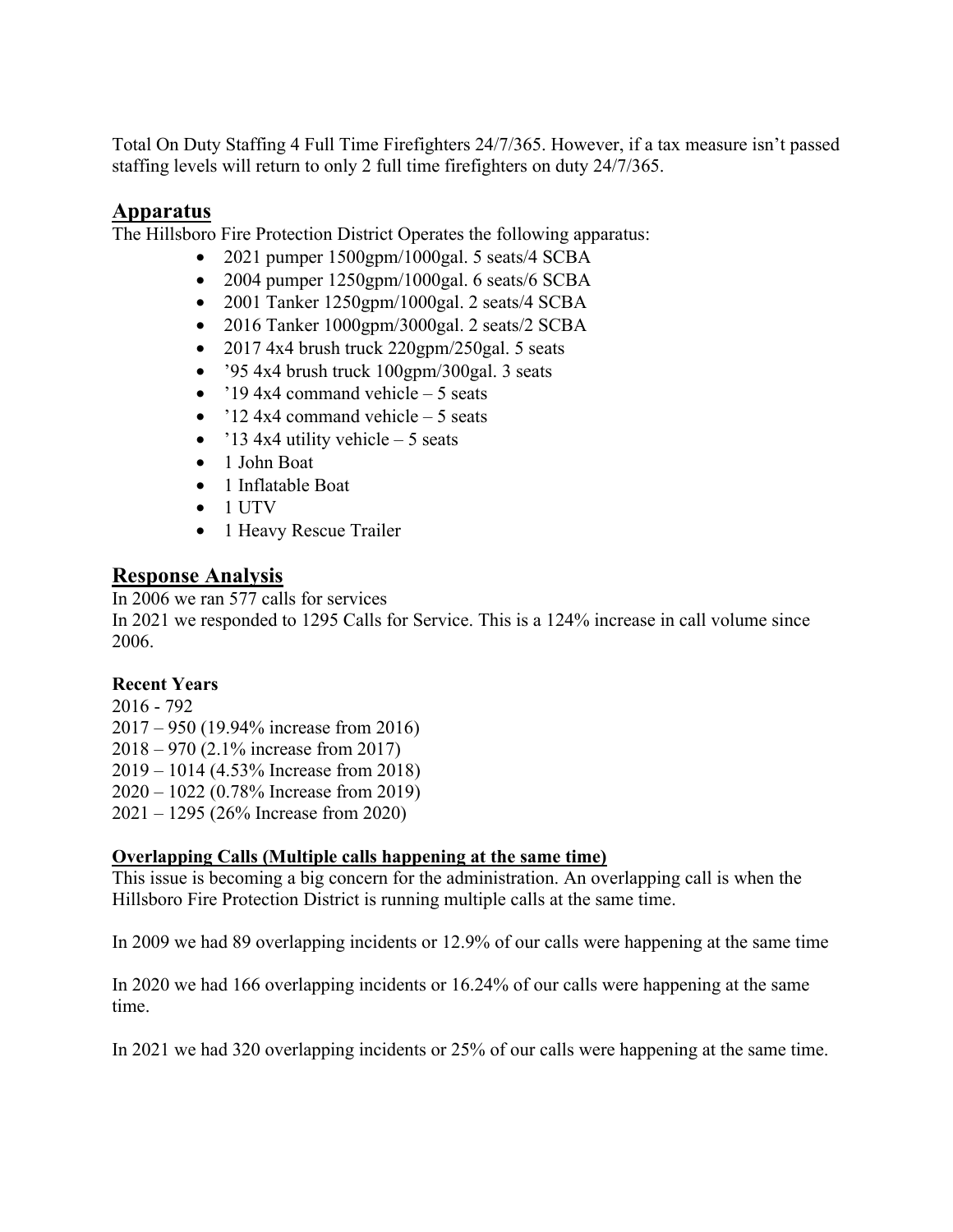In 2020, prior to having station 2 staffed 24/7, there were 166 calls that volunteers, off duty paid staff or Chief Officers had to handle while the on duty crew was on another call. This delays responses because these individuals must come from home to pick up a fire apparatus to handle the alarm. Often the Fire Chief and/or Deputy Chief handled calls by themselves with no help.

#### **Additional Staffing and Response Time Decrease**

In 2021 with the Hillsboro Station 2 manned from SAFER Grant Firefighters, the response times still dropped throughout the district even with multiple calls happening at the same time. The Fire District in 2021 saw an overall district wide decrease in response times of over a minute. A minute may not seem like a lot, but when average out response times over 1295 calls, a minute decrease from 2020 is huge. Here is a look at some other specific decrease in response times for certain areas:

Highway C and White Rd, Woods of the Big River Area Drive time from station  $1 = 12$  Minutes Drive time from station  $2 = 6$  Minutes Decrease in Response Time = 6 Minutes

Butcher Branch and Green Summers Dr. Drive time from station  $1 = 9$  Minutes Drive time from station  $2 = 7$  Minutes Decrease in Response Time = 2 Minutes

Reynolds Creek and Stonebridge Estates Drive time from station  $1 = 8$  Minutes Drive time from station  $2 = 3$  Minutes Decrease in Response Time = 5 Minutes

Front Gate of Raintree Drivetime time from station  $1 = 9$  Minutes Drivetime time from station  $2 = 1$  Minute Decrease in Response Time = 8 Minute Decrease

2021 has shown a HUGE increase in overlapping calls. We have been extremely fortunate to have station 2 staffed with our AFG Firefighters. This has saved the district residents precious minutes in the event of an emergency.

### **Fire Department Standards and Response Times**

We identified the main goal of this tax increase is to have an additional engine company on duty 24 hours a day, 7 days a week, 365 days a year. This section answers the question of why that is important.

The Hillsboro Fire District has morphed from a standard "Fire Department" to an all-Hazards Emergency Response agency. In addition to fires, we respond to vehicle accidents, emergency medical calls, water rescues, building collapse, severe weather incidents, hazmat calls, wildland fires and many other types of emergencies.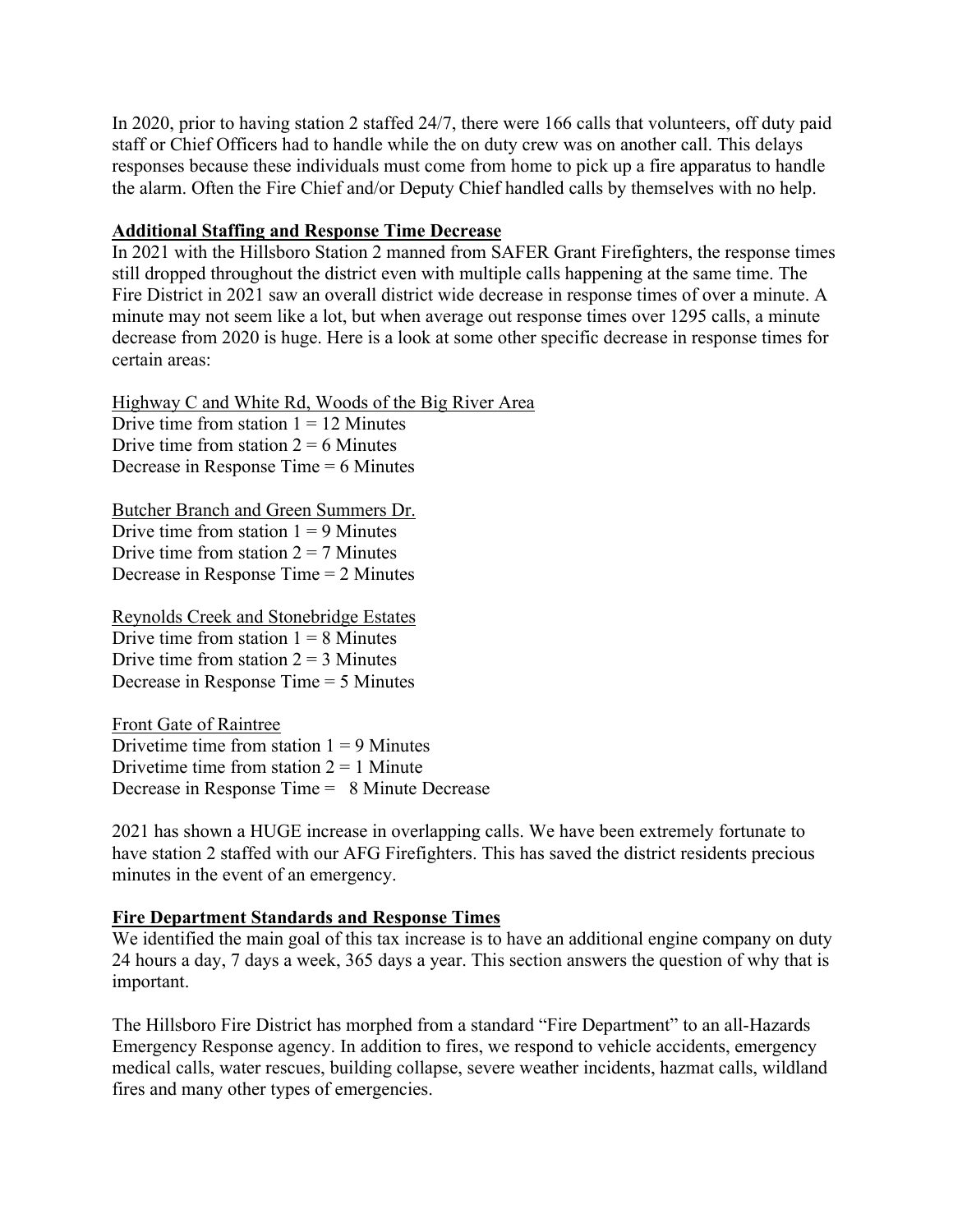There are certain benchmarks and time frames that we should be striving to meet to ensure we are providing the best industry agreed upon care for all the types of calls we respond to.

### Fires

Years ago, a homeowner had 14 to 17 minutes to escape a house fire prior to flashover (where everything in a room is burning and the atmosphere isn't survivable). Today with modern construction techniques and the material used in furniture the time has decreased to 2 to 3 minutes to escape. This poses a huge problem for homeowners sleeping in the middle of the night when a house fire happens. They quickly become trapped and unable to escape. With only Hillsboro Station 1 staffed, it may have taken us 10-20 minutes to get to the west side of our district (Hwy C, Butcher Branch, Raintree). With station 2 staffed that will cut response times by precious minutes and give you a better chance of survival.

When a house catches on fire, here is a short list of some of the tasks that need to be completed in no particular order:

- 1. Search and Rescue needs to be performed by 2 people
- 2. Fire Extinguishment requires a minimum 2 people to complete
- 3. Ventilation (removing smoke and making the atmosphere tenable) requires 2 people
- 4. Salvage (Saving your personal items when we can) requires 2 people
- 5. Overhaul (Checking to ensure the fire is out) takes 2 people
- 6. Water Supply (Tanker shuttle for areas without water) takes several people
- 7. Exposure protection (Making sure the fire does not spread to other houses) takes several people

With the above list in mind, the National Fire Protection Association who sets standards for fire department responses, has developed a standard called NFPA 1710. NFPA sets the benchmark for how a fire department responds to structure fires, how many people should respond, and within what time frame we should respond. To summarize:

- The initial Arriving Engine Company shall arrive on the scene of all structure fires within 240 travel time seconds (4 Minutes)
- A fire department must deploy a full first alarm assignment within 480 seconds (8 minutes)
- There shall be an incident commander (someone in charge)
- Be able to flow 300 gallons per minute from 2 hose lines
- Perform a search
- Have a rapid intervention team (a crew to rescue a downed firefighter)
- Raise ground ladders

It is estimated a fire department needs a minimum of  $15 - 17$  personnel to arrive on the fire scene within 8 minutes to have a successful operation at a house fire. Successful equates to a quick-fire knock down, victims are rescued, the damaged is stopped, and no firefighters get hurt. The above number of people are just an example and not all the tasks need to be completed on every fire. In order to obtain the necessary help on fires, we rely heavily on our neighboring departments. Waiting for fire apparatus to show up from much further away with long response times allows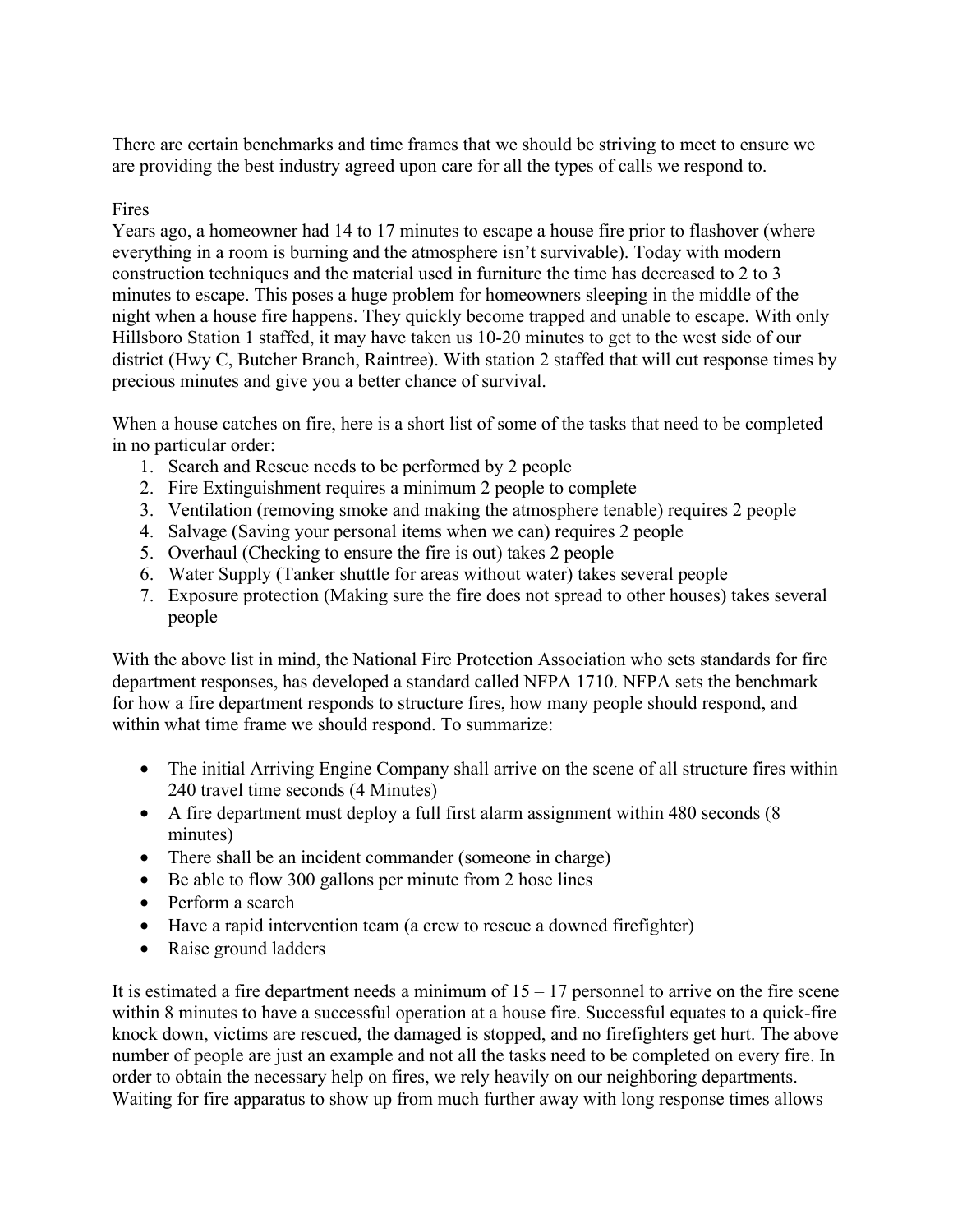the fire to grow and could cost property and lives. We will always have to rely on mutual aid. We will never be staffed to the above NFPA levels. The Hillsboro Fire Protection District can make things much safer for the citizens and first responders by having additional full-time staff.

The Hillsboro Fire Protection District realizes that complete compliance of NFPA 1710 within our jurisdiction is not attainable, but we can come closer and make it safer for our citizens. Fire service Industry Leaders and the Federal Government agreed and award the district a SAFER Grant to hire additional manpower to help mitigate the dangers.

Many citizens will say "You have been doing just fine to this point with current staffing levels." Just because we have managed up to this point without getting a citizen unnecessarily hurt or killed or one of our firefighters unnecessarily hurt or killed doesn't make it right. We must strive to ensure the safety of all in our community.

Many people also say just get more volunteers! Times have changed, society has changed, and volunteerism is down in this country. Both parents now have to work jobs. Kids are involved in multiple activities taking away time to volunteer. Training requirements for firefighters have increased as they should, to keep first responders and citizens safe.

Why should the fire service continue to not properly compensate first responders? How many volunteer teachers are out there? How many volunteer police officers are out there? How about volunteer Paramedics? No other first responder agency in Jefferson County gets away with free help. Our volunteer firefighters are the best group of people you could meet. They selflessly serve the community and take time away from their family to help their neighbors and strangers. It is not the correct way of thinking to just get more free help.

#### Emergency Medical Calls

There is a huge misconception that we respond to EMS calls to only help the ambulance. The Fire service provides an invaluable service to our citizens by providing basic life support in the event of a medical emergency. We can provide CPR and early defibrillation in the event of a cardiac arrest, aspirin to help thin a patient's blood in the event of heart attack, oxygen to help a person breathe, and multiple other treatments to help someone in distress. Having fire departments respond to EMS calls saves the taxpayers a large amount of money. Just like fire departments, EMS agencies are underfunded and cannot afford to staff more ambulances in our county. This means EMS agencies could have longer response times due to their positioning throughout the area. This is where we come into play by providing rapid access to medical care.

Having an extra engine company on duty at Station 2 cuts valuable minutes off response times to the west side of our district therefore potentially saving lives. Knowing we have multiple overlapping calls (simultaneous calls going on at the same time), having this extra engine company on duty provides the citizens in the City of Hillsboro. The east side of our district also benefits by having an additional engine company on duty and quicker access to emergency medical care.

The Golden hour refers to the time a person is involved in a traumatic accident that causes injury to the time they reach the surgery table to fix their injuries. Having crews arrive at the scene of a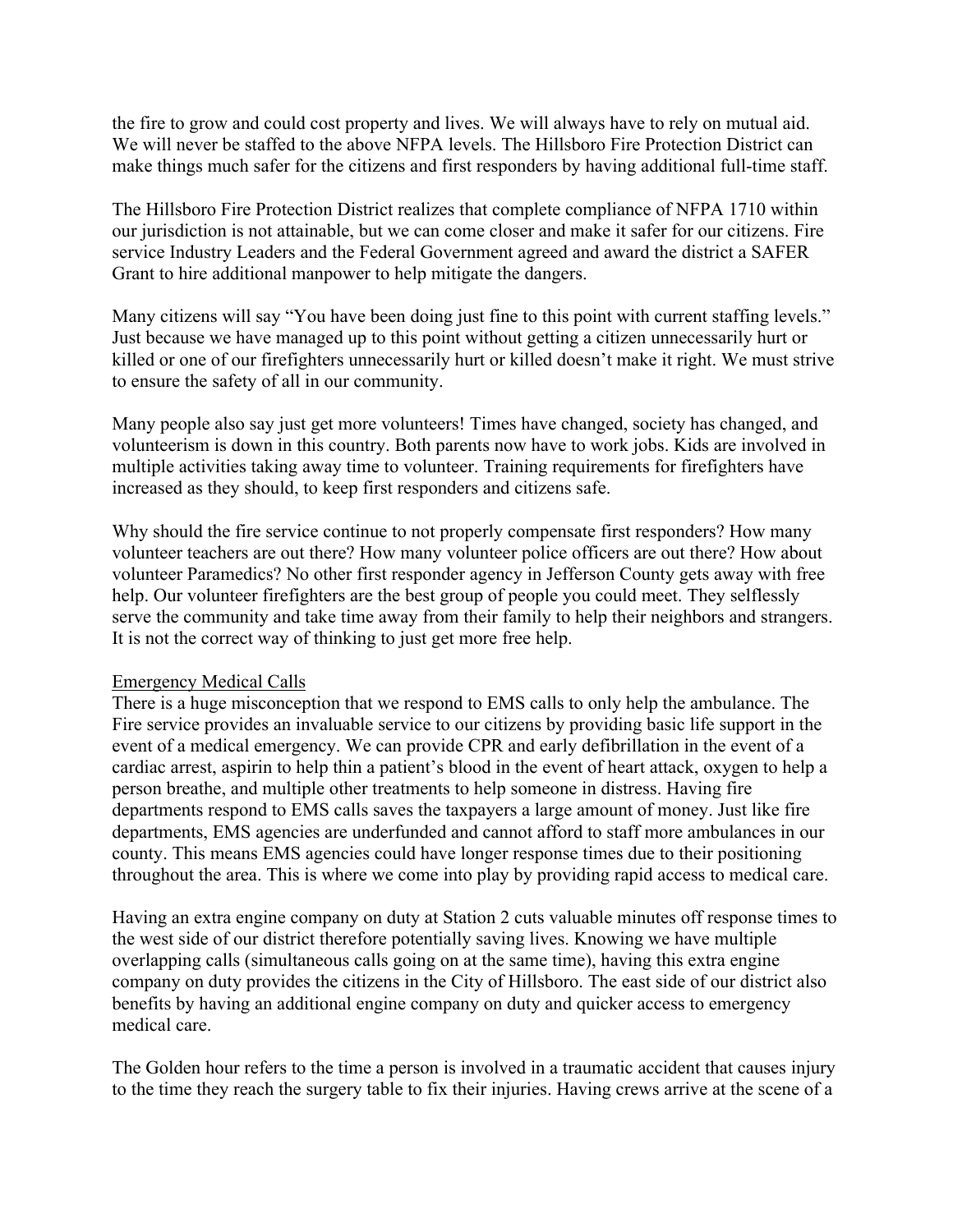traumatic injury quicker increases survival rates. Sometimes in the event of a traumatic injury, the person is trapped or entangled such as a motor vehicle accident. The quicker we can use the jaws of life to get the victim extricated, the better their odds of survival. Having an additional engine company on duty allows for better outcomes by having more help and quicker access to patients.

A summary of this section leads to 3 simple conclusions:

- 1. The Hillsboro Fire District is severely understaffed to meet national standards
- 2. A shorter response time saves lives
- 3. To have shorter response time we need to maintain the current staffing level of 4 personnel on duty 24/7, ensuring both our engine houses are staffed.

# **Tasks of the Hillsboro Fire District**

As stated further up in the document, the Hillsboro Fire Protection District has identified a multitude of tasks required to be completed by the district to provide the services required of the public and fire service in general. The identified tasks are as follows:

- 1. Runcard/Responses
- 2. SOG Development
- 3. Long Range/Strategic Planning
- 4. Awards
- 5. Employee Benefits
- 6. 911 Liaison
- 7. Computer/IT
- 8. Hazmat Reporting
- 9. Budgeting
- 10. Health Insurance
- 11. Short and Long Term
- 12. Workers Compensation
- 13. Payroll
- 14. Paying of the Bills
- 15. Chamber/Rotary
- 16. Grant Administration
- 17. Employee Issues
- 18. Board Meeting Preparation
- 19. Paid Uniforms
- 20. Volunteer Uniform
- 21. Hydrant Testing
- 22. SCBA Maintenance
- 23. Apparatus Maintenance
- 24. Small Engine Maintenance
- 25. Medical Officer/Records
- 26. Engine House Supplies/Inventory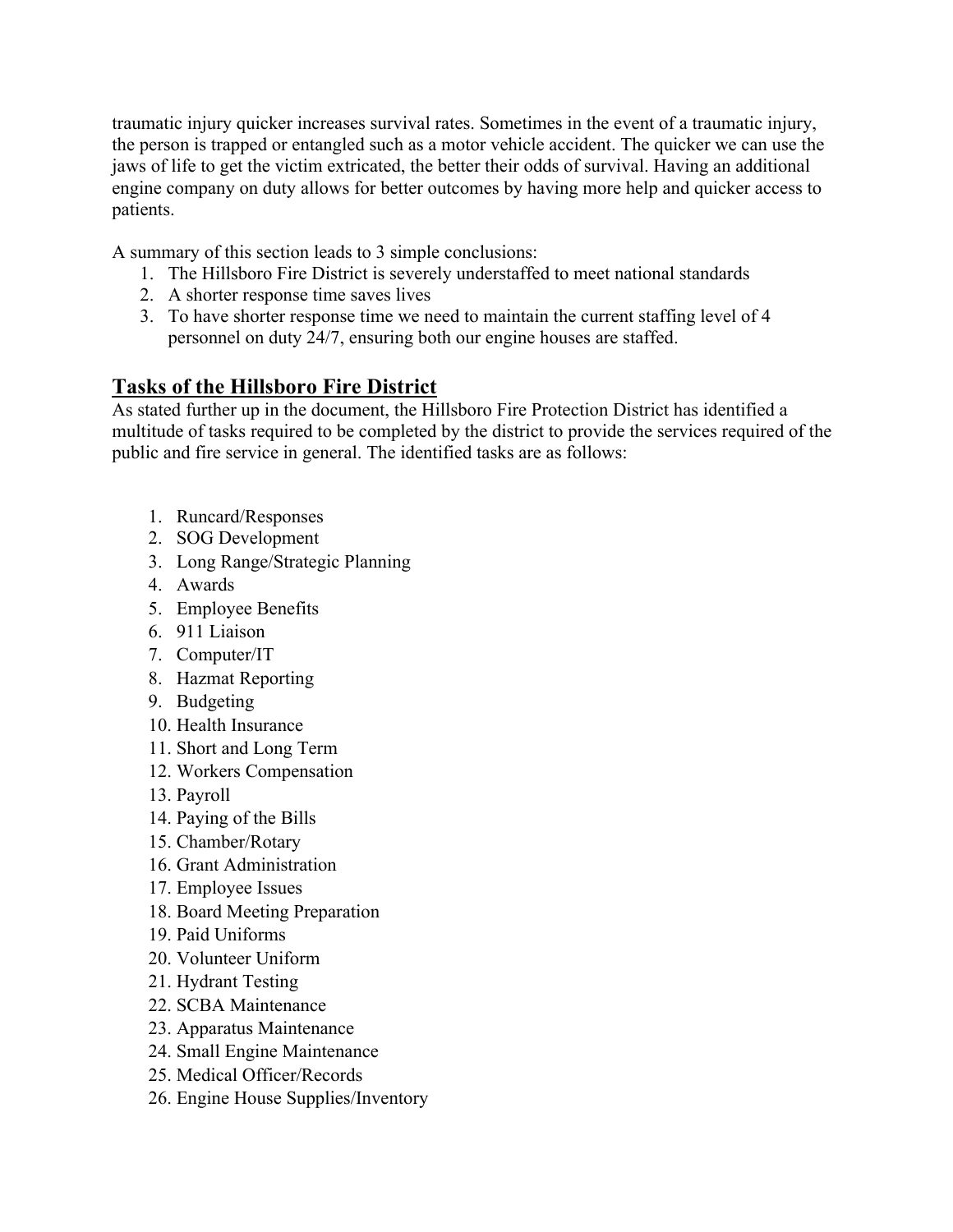- 27. Hose Testing
- 28. Turnout Gear Maintenance
- 29. Engine House Maintenance
- 30. Medical Supplies
- 31. Full Time Scheduling
- 32. Operational Issues
- 33. Pump and Ladder Testing
- 34. Building Maintenance
- 35. Task Force 5 Responses
- 36. Rope and Rescue Equipment Maintenance
- 37. Special Event Planning
- 38. Disaster Plans
- 39. SCBA Fit Testing
- 40. NFIRS Reporting
- 41. Emergency Reponses
- 42. Public Relations Events
- 43. Public Education Events
- 44. Website Maintenance
- 45. CPR and First Aid Classes
- 46. Public Information
- 47. Social Media Management
- 48. Fire Prevention Education
- 49. Junior Program
- 50. Volunteer Recruitment
- 51. Volunteer Tracking and Statistics
- 52. Inspections
- 53. Preplans
- 54. Plan Review
- 55. Tier Reporting
- 56. Fire Training
- 57. EMS Training
- 58. Hazmat Training
- 59. Mutual Aid Training
- 60. Training Academy Representative
- 61. Engineer Training
- 62. Recruit Training
- 63. Training Records
- 64. Certification Tracking
- 65. NIMS Tracking
- 66. Exposure Plan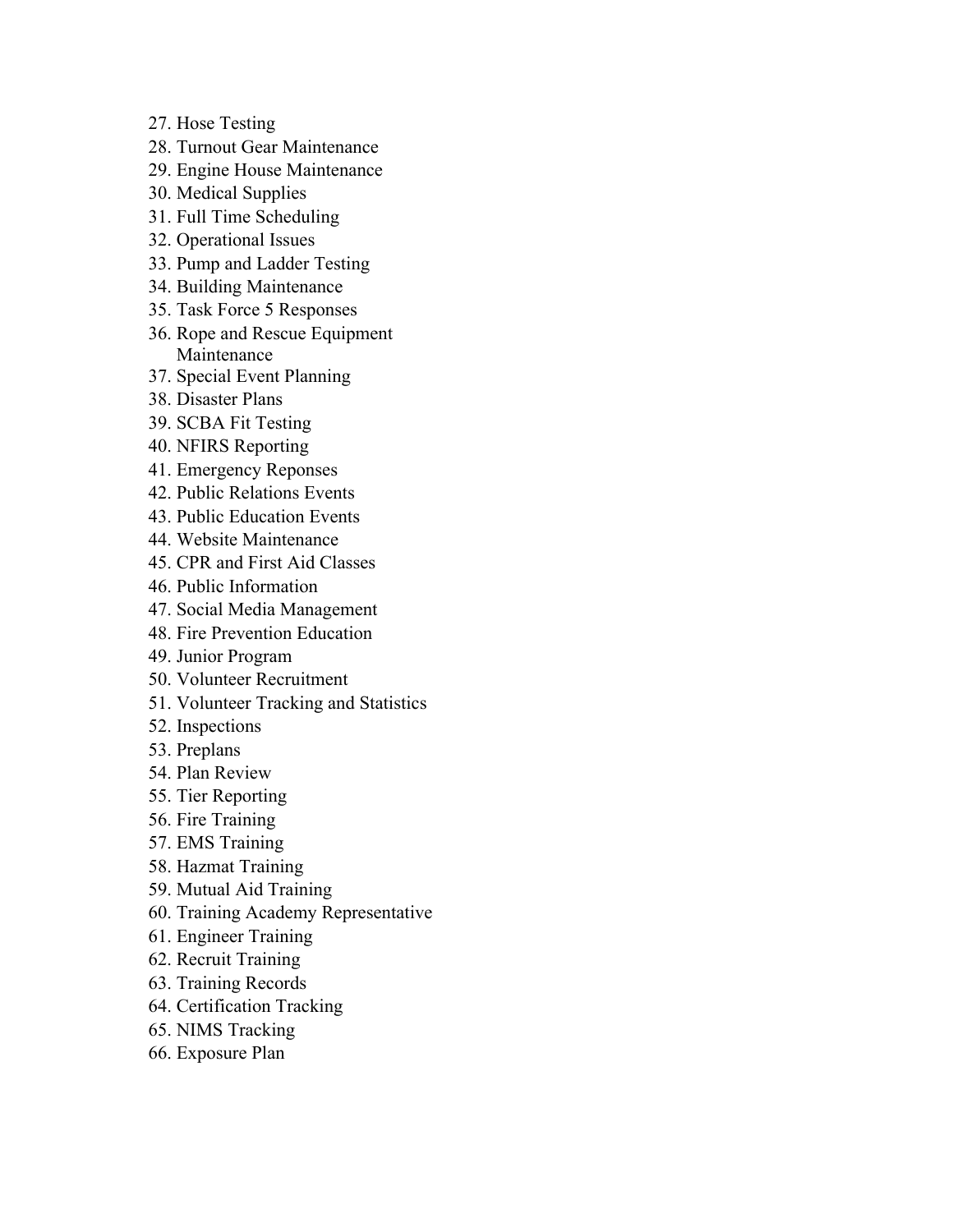Although these tasks are delegated out to various paid and volunteer members, 66 different tasks are an incredible strain on 14 full time employees and 20 volunteer members. However, we will not waver and will complete them to the best of our ability no matter what.

# **District Financial Situation**

The financial situation of the district is sufficient for the staffing we had prior to the SAFER Grant. We have been incredibly good stewards of the taxpayer's money. We are actively putting away a small amount of money for capital purchases such as a new fire truck, fire hose, large maintenance projects at the firehouse and other expensive items that take years to save for.

Our income for 2022 is projected to be \$1,130,528.00 (excluding the SAFER Grant)

The tax payers should be extremely proud of the district that we have been conservative enough to designate money annually to apparatus and other capital projects. The administration cannot stress the importance of ensuring the availability of proper equipment for our citizens and firefighters.

However, we currently have no room to grow staffing wise. We need 6 additional firefighters to staff a 2<sup>nd</sup> engine company at our station 2. This alone comes with an additional cost of well over \$420,000.00.

# **History of Taxes for the Hillsboro Fire Protection District**

**1974** – The Hillsboro Fire Association became a District, and a tax rate was set at \$0.3000

**1985** – Changes in Assessment Laws required the district to set its tax rate back to 0.2000 per \$100.00 of assessed valuation.

**1991** – The District received a \$0.1500 Tax Increase which assisted with hiring full time firefighters

**2001** – The District received a \$0.3000 Tax Increase, which promised the taxpayers to build a Station 2 to combat rising insurance rates for homeowners and provide protection on the west side of the district. The district also promised to purchase 2 new firetrucks. All promises were kept.

**2008** – The district weathered years of stagnation due to the 2008 financial crisis.

**2015** – The District voters authorized a ½ percent Sales Tax and promised to staff station 2, with 2 people Monday through Friday from 8 a.m. to 4 p.m. and create a funding source for Capital Replacements. All promises have been kept.

**2022** – The district is asking for \$0.3500 implemented over a 3-year period to provide for 6 full time firefighters currently hired under the SAFER Grant.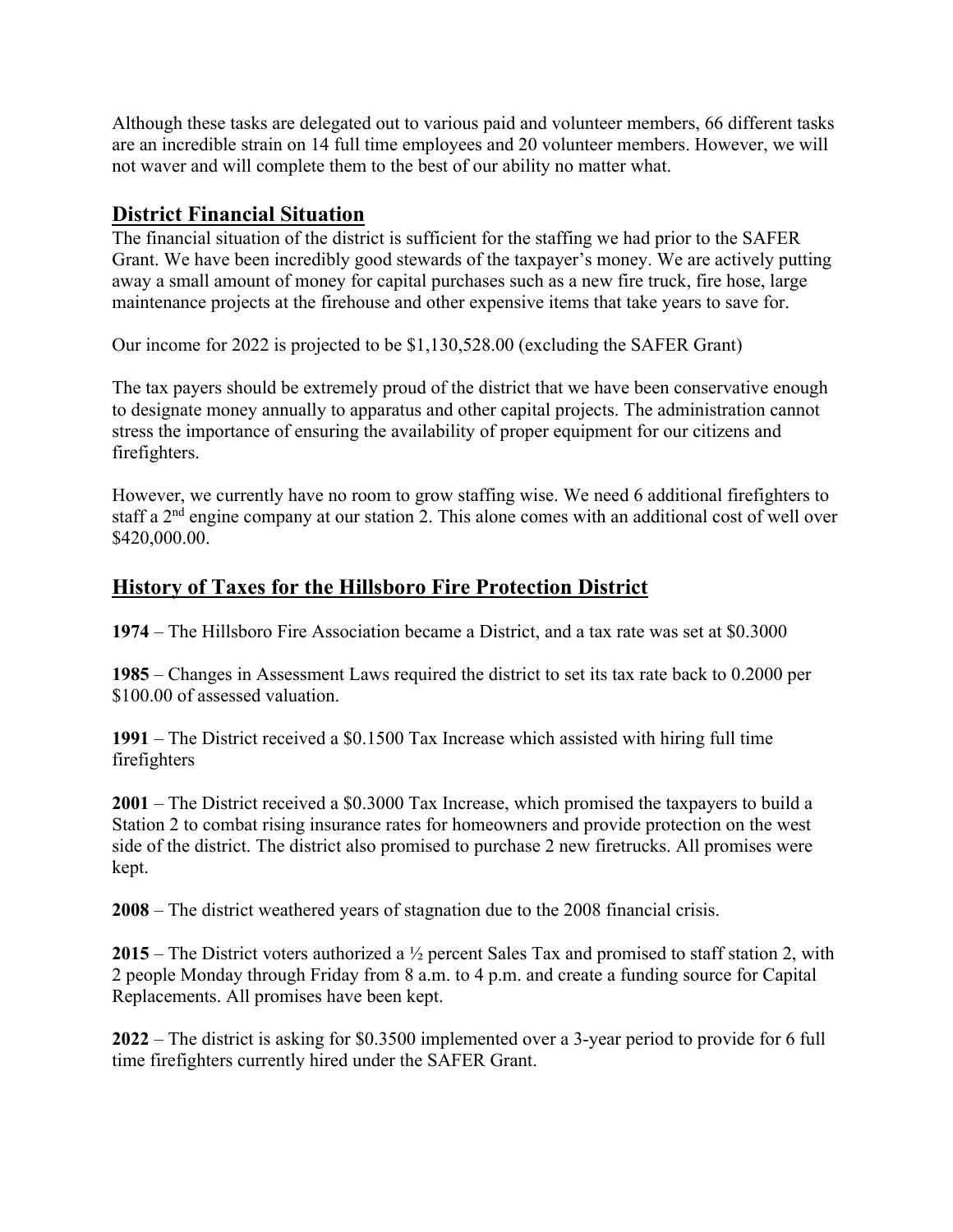As of 2022, the Hillsboro Fire Protection District has not received a Tax Increase on Real Estate and Personal Property in 20 years. Many other Fire District have received MULTIPLE tax increases in the same timeframe. The 2022 Tax Rate with Sales Tax Roll Back and Hancock Amendment Roll Back is \$0.4821. Below is a list of tax rates over the years.

| <b>Hillsboro Fire</b> |                             |  |
|-----------------------|-----------------------------|--|
|                       | <b>Organized 10-25-1973</b> |  |
| Tax Year              | Tax Rate                    |  |
| 1974                  | 0.3000                      |  |
| 1975                  | 0.2800                      |  |
| 1976                  | 0.3000                      |  |
| 1977                  | 0.3000                      |  |
| 1978                  | 0.3000                      |  |
| 1979                  | 0.3000                      |  |
| 1980                  | 0.3000                      |  |
| 1981                  | 0.3000                      |  |
| 1982                  | 0.3000                      |  |
| 1983                  | 0.3000                      |  |
| 1984                  | 0.4500                      |  |
| 1985                  | 0.2000                      |  |
| 1986                  | 0.1900                      |  |
| 1987                  | 0.1900                      |  |
| 1988                  | 0.1900                      |  |
| 1989                  | 0.1900                      |  |
| 1990                  | 0.1900                      |  |
| 1991                  | 0.3400                      |  |
| 1992                  | 0.3500                      |  |
| 1993                  | 0.3600                      |  |
| 1994                  | 0.3600                      |  |
| 1995                  | 0.3700                      |  |
| 1996                  | 0.3700                      |  |
| 1997                  | 0.3600                      |  |
| 1998                  | 0.3600                      |  |
| 1999                  | 0.3600                      |  |
| 2000                  | 0.3600                      |  |
| 2001                  | 0.3600                      |  |
| 2002                  | 0.5101                      |  |
| 2003                  | 0.5601                      |  |
| 2004                  | 0.6101                      |  |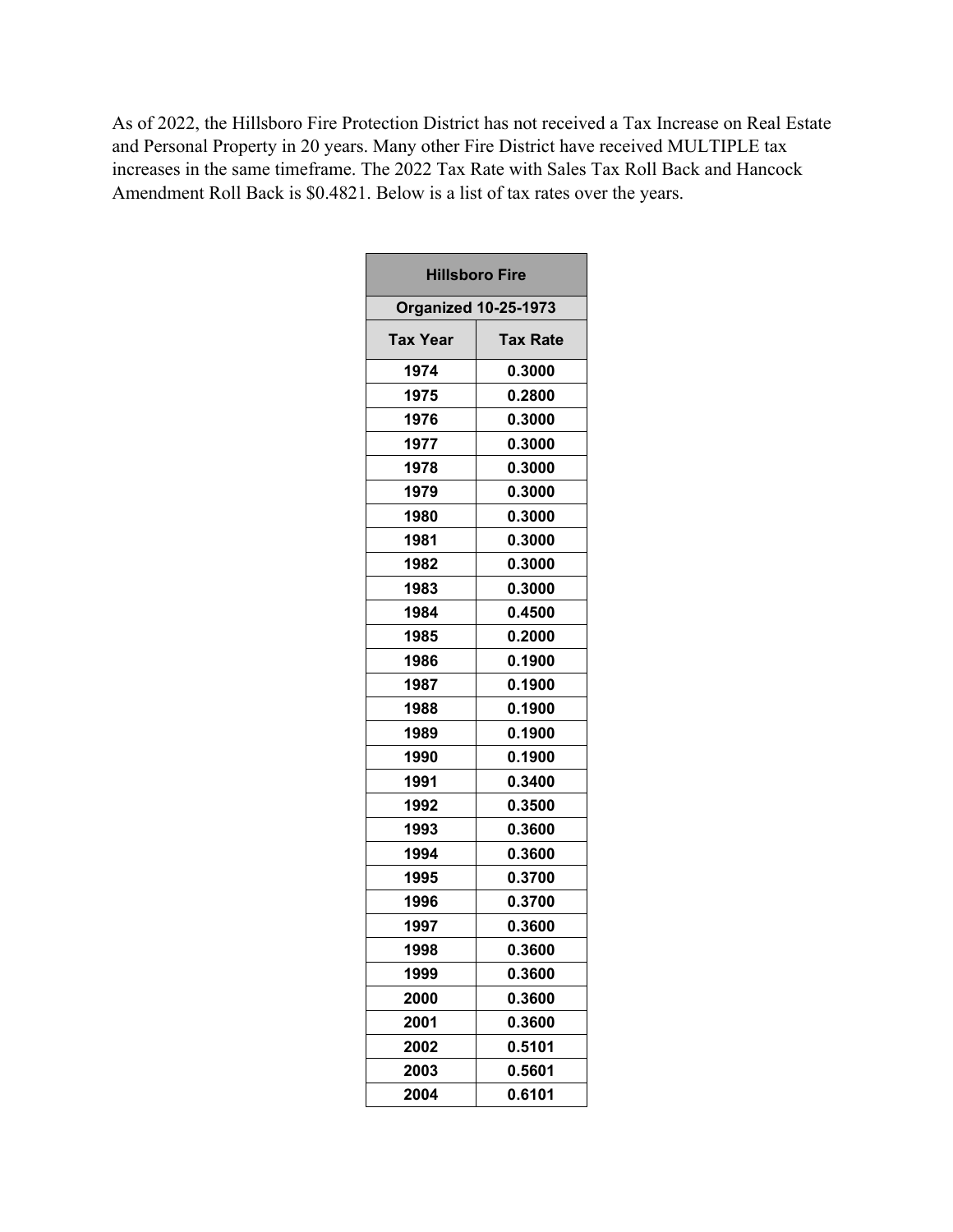| 2005 | 0.6601 |
|------|--------|
| 2006 | 0.6601 |
| 2007 | 0.6234 |
| 2008 | 0.6234 |
| 2009 | 0.6412 |
| 2010 | 0.6412 |
| 2011 | 0.6412 |
| 2012 | 0.6424 |
| 2013 | 0.6429 |
| 2014 | 0.6429 |
| 2015 | 0.6481 |
| 2016 | 0.6395 |
| 2017 | 0.6415 |
| 2018 | 0.6208 |
| 2019 | 0.5198 |
| 2020 | 0.5219 |
| 2021 | 0.5247 |
| 2022 | 0.4841 |

# **Structures and Entities that Pay No Taxes**

It should be noted also, while driving through Hillsboro people may think we have a larger commercial base than what we really do. The following buildings/structures/entities pay no taxes to the Hillsboro Fire Protection District:

Hillsboro R-3 School District – 5 Large Schools, Administration Office, 600 Employees and 3200 Students who we provide protection for, however, receive no taxes from the school itself

Jefferson County Government – Courthouse, Administration Building, Jail, Sheriff's Office, and several other facilities, we receive no taxes

Jefferson College – Large College campus with 3000 students and staff, large campus with multiple buildings, no taxes paid

Churches – We have approximately 12 churches throughout the fire district that we protect but they pay no taxes.

It should be noted that many of the citizens that attend or visit some of the facilities above, do pay taxes to the Hillsboro Fire District, but not all.

### **Bringing all the data together**

1. In the preceding sections we have determined that the Board and Administration have outlined various Strategic Management Goals that include more staffing to ensure the district residents are protected.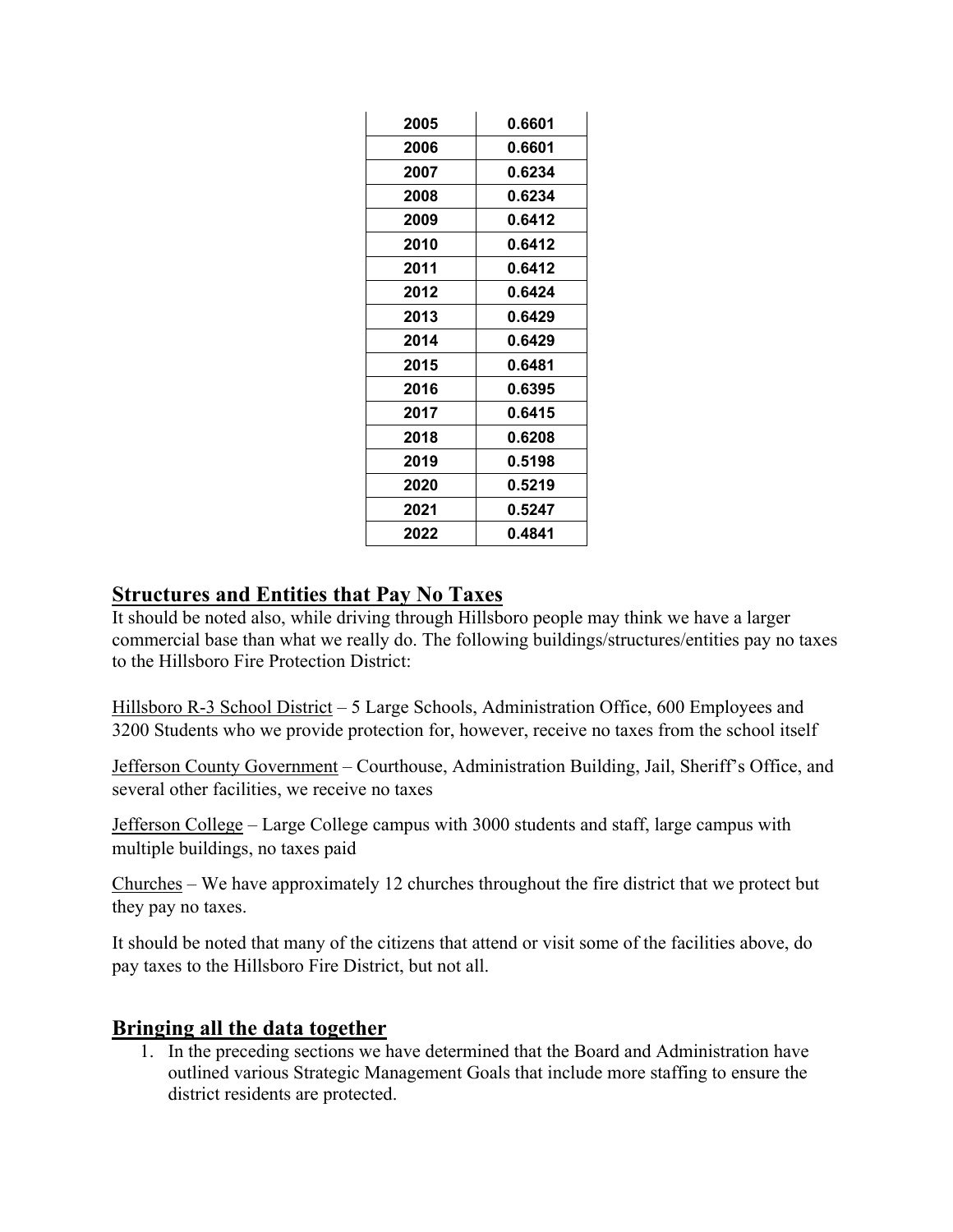- 2. We highlighted the fact that call volume and tasks bestowed upon the fire district have largely increased over the past 10 years.
- 3. We have seen that overlapping calls are a problem and additional staffing is needed to complete the necessary tasks and handle emergencies.
- 4. We have examined the current financial situation of the district and determined that we have been good stewards of the taxpayer's money
- 5. We need to increase our income to meet the goals and demands of the public and ensure the safety of our emergency responders is addressed. The next sections address the cost of 6 fulltime firefighters.

#### **Cost of 6 Full Time Employees**

There are multiple areas of the budget that are affected by hiring full time firefighters. Not only do we have the obvious cost of the wages themselves, but the costs that no one sees including Federal taxes, retirement costs, uniform costs, health insurance costs, disability insurance costs, and many other areas. Currently, our full-time firefighters top out at \$41,000.00 per year. The budget below looks at the costs of maintaining 6 full time firefighters.

#### **Wages for Full Time Firefighters**

| <b>Position</b> | <b>Topped Out</b> |
|-----------------|-------------------|
| Firefighter 1   | 41.000.00         |
| Firefighter 2   | 41,000.00         |
| Firefighter 3   | 41.000.00         |
| Firefighter 4   | 41.000.00         |
| Firefighter 5   | 41.000.00         |
| Firefighter 6   | 41,000.00         |

#### **Cost of 6 Full Time Firefighters**

**6 Full Time Firefighters Payroll**

| Wages                                       | 256,000.00 |
|---------------------------------------------|------------|
| <b>Scheduled Overtime</b>                   | 20.000.00  |
| <b>Unscheduled Overtime</b>                 | 5,000.00   |
| <b>FICA</b>                                 | 18.071.51  |
| Medicare                                    | 4.226.40   |
| Longevity                                   | 9,776.00   |
| <b>Holiday Pay</b>                          | 700.00     |
| Part Time Wages to cover Sick and Vac. Days | 10.000.00  |
| <b>Retirement</b>                           | 69.378.34  |
| <b>Uniform Allowance</b>                    | 2.450.00   |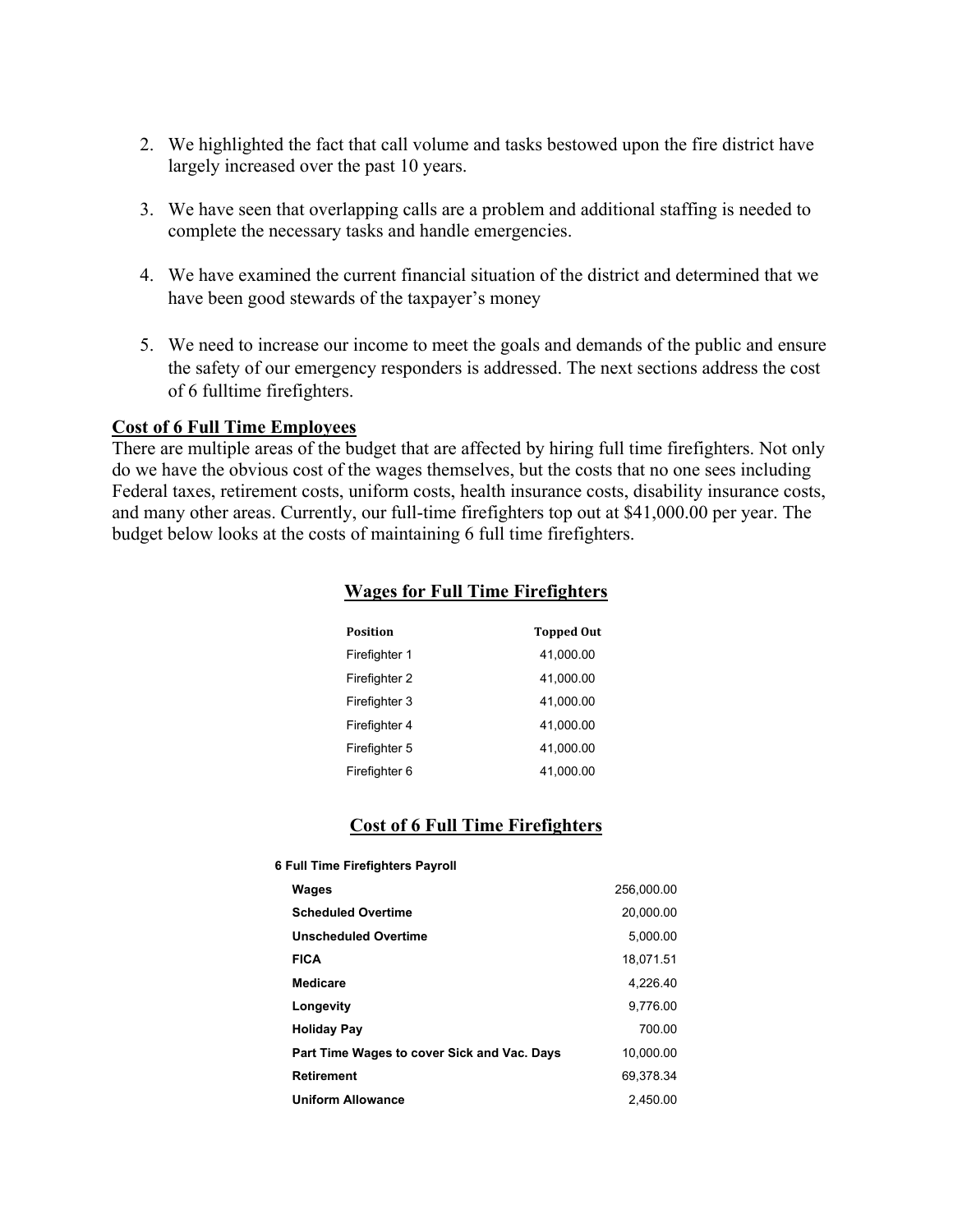| <b>Total Payroll 6 Full Time Firefighters</b> | 442.602.25 |
|-----------------------------------------------|------------|
| <b>Workers Compensation Insurance</b>         | 15,000.00  |
| <b>Health/Dental/Vision</b>                   | 30.000.00  |
| <b>STD/LTD Insurance</b>                      | 2.000.00   |

As outlined above, the cost to maintain 6 full time firefighters is at a very minimum \$442,602.25 annually.

### **Assumptions for the "Numbers"**

All taxpayers should be aware predicting the economy, sales tax revenue, legislation, and other outside forces are beyond our control. Predicting exactly what this tax increase will bring in is not possible. It is a forecast. Our income level is not guaranteed every year. We must make our best estimates as to how much money we will have to operate the district annually.

The cost of hiring 6 full time firefighters is based on the current top out pay of our existing staff prior to the SAFER Grant. A full-time firefighter starts out at \$35,000.00 or \$12.69 per hour and tops out at \$41,000.00 per year.

It costs an employer a lot more money than just an employee's hourly wage. You must figure all aspects that are going to cost money for that firefighter such as insurance, retirement, taxes paid by the district, overtime to fill sick and vacation days for those firefighters, and much more.

### **SAFER Grant Funding**

When we applied for the SAFER Grant in 2019, costs were different, pay scales were different, and times in general were different.

The federal government did not authorize step raises for firefighters over the 3-year grant period. The SAFER grant used to be a sliding scale grant, meaning year one they funded 100%, year 2 was less than year 1, and year 3 was less than year 2. However, the Federal Government granted a waiver due to the pandemic that allowed full funding for the entire 3-year period.

With that being said, the district has supplemented some of the grant up to this point to keep our firefighter's salaries competitive and comparable to our other firefighters. The Hillsboro Fire Protection District does not have topped out firefighters with the SAFER grant. We use step raises for our firefighters to have livable wages as they gain years in the service. No firefighter on the grant has reached top out pay.

# **Tax Increase Income**

The Hillsboro Fire Protection District has the option to go up to \$0.5000 per \$100.00 of assessed valuation. This option allowed by the state statue allows to go for less or somewhere between 0 to 50 cents. The Board of Directors was presented with multiple options but determined that \$0.3500 was the lowest we could go with our current revenue sources. The Board of Directors also wanted to help ease the burden to our citizens by implementing this over a 3 year period, with \$0.25 in 2023, \$0.05 in 2024, and \$0.05 in 2025. This will bring in \$520,000.00 and should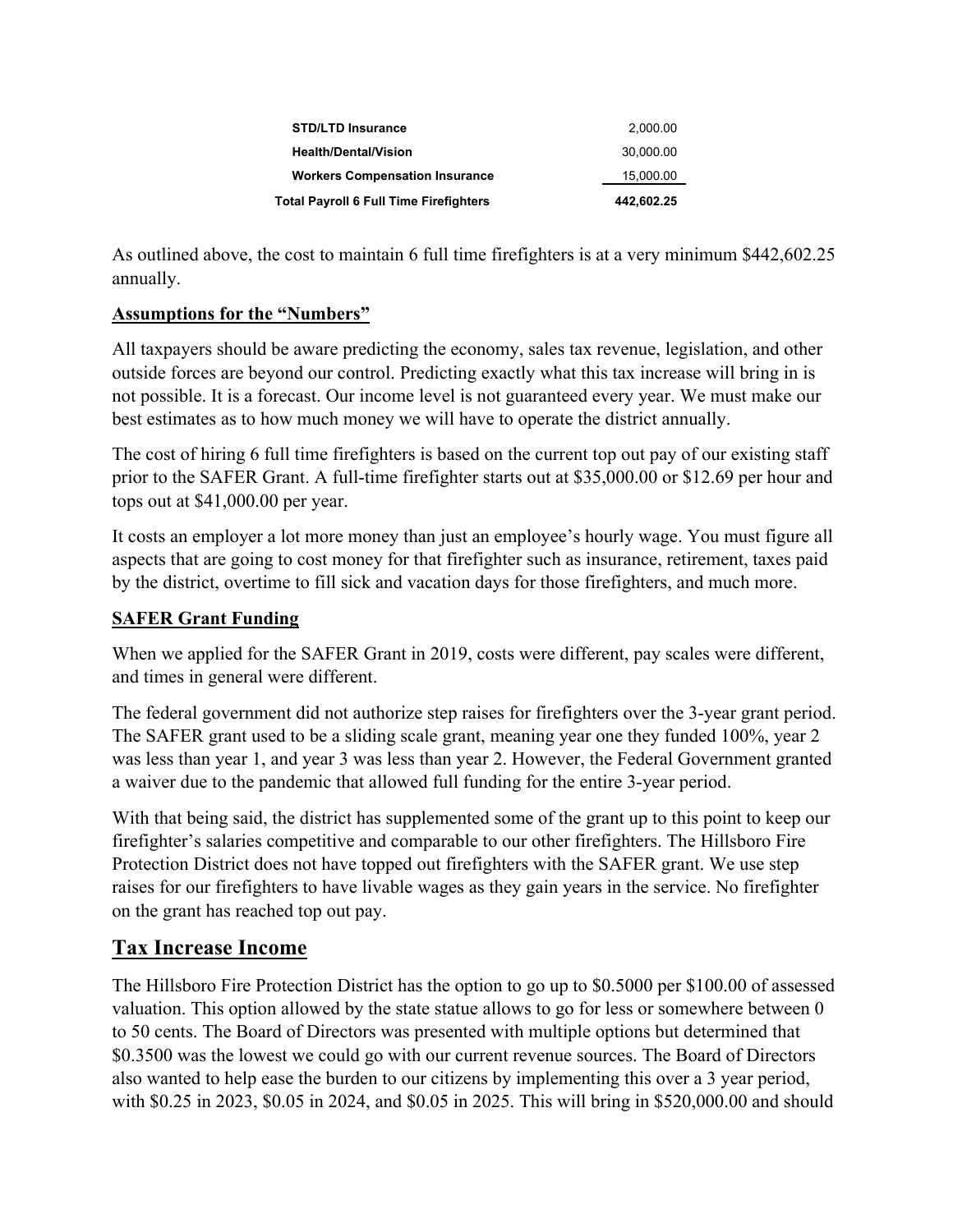set the district up for success for many years to come. With the above costs of hiring 6 firefighters in mind, the estimated income from the tax increase is as follows:

#### **\$0.3500 Tax Increase Income**

|                                         | 2022         | 2023         | 2024         | 2025         |                                   |
|-----------------------------------------|--------------|--------------|--------------|--------------|-----------------------------------|
| Additional Tax Rate 0.3500 Tax Increase | $\mathbf{0}$ | 0.25         | 0.05         | 0.05         |                                   |
| Personal Property and Real              | \$0.5724     | \$0.5724     | \$0.8224     | \$0.8324     |                                   |
| Hancock roll Back Requirement           |              | $-0$         | $-0.04$      | $-0$         |                                   |
| Subtotal                                | \$0.5724     | \$0.8224     | \$0.8324     | \$0.8824     | <b>Estimated Tax Rate Ceiling</b> |
|                                         |              |              |              |              |                                   |
| Sales Tax Roll Back                     | $-0.0883$    | $-0.09$      | $-0.09$      | $-0.09$      | Roll Back from Sales Tax          |
|                                         |              |              |              |              |                                   |
| <b>Estimated Tax Rate</b>               | \$0.4841     | \$0.7324     | \$0.7424     | \$0.7924     | <b>Estimated Tax Rate</b>         |
|                                         |              |              |              |              |                                   |
| Revenue                                 | 836.688.00   | 1,258,410.00 | 1,275,592.00 | 1,361,502.00 | <b>Total Additional Revenue</b>   |
| Additional Revenue Year Over Last       | 0.00         | 421,722.00   | 17,182.00    | 85.910.00    | 524.814.00                        |

In simpler terms, the Hillsboro Fire Protection District is estimated to receive an additional \$524,814.00 after the full implementation of tax increase which would allow us to keep the 6 AFG Grant firefighters.

Remember 2 things:

- 1. By law, Hillsboro Fire gives you back in the form of a reduced real-estate and personal property tax rate one half of the amount of sales tax revenue we bring in annually.
- 2. The Hancock amendment requires us to roll back every re-assessment year, so our budget does not grow by any more than the social security consumer price index and is also capped at 5%. So, our budget will never be able to grow by more than 5 percent. If your real-estate assessments go up 10%, we never see that increase. It protects from runaway government income growth.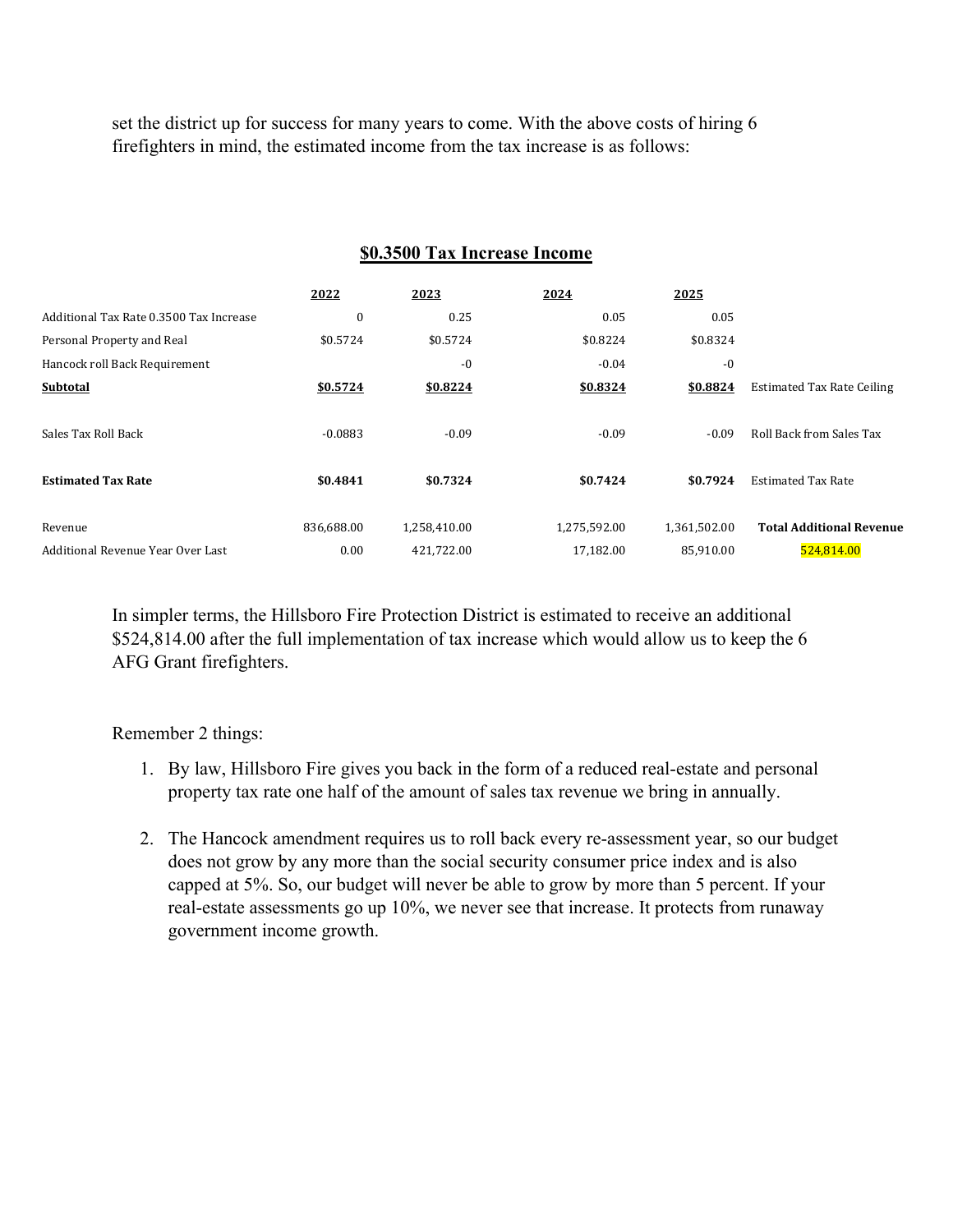# **Tax Increase Implementation Plan**

### **Year 1**

It must be remembered that the Hillsboro Fire Protection District is partially funding the Full Time Grant Firefighters to ensure they are getting paid the same as the other firefighters. There will be some additional money the first year. 2 major problems have arisen over the past few years that this extra income will address:

- 1. Radio Equipment Jefferson County 911 is amid a lawsuit that may substantially reduce their income. Our current radios will no longer be supported in 2023 and parts will not be available. Originally Jefferson County 911 was going to provide new radios to all the agencies. That may not happen with the lawsuit to reduce their funding. This could cost approximately \$250,000.00 that the district currently does not have budgeted. This is beyond our control.
- 2. Fire Hose We need to replace our firehose. This will cost approximately \$150,000.00.

Any extra money received in the first year will be earmarked for these projects and is reflected in the District's Capital Replacement Plan. This district estimated it may have an additional \$320,000 in year one to earmark for these projects. It could be less or slightly more dependent on other funding sources.

# **Year 2**

The district will incur the full cost of the 6 Full Time Firefighters. The district will continue to place approximately 10 to 15 percent of our budget for Capital Replacement. This is shown in our capital replacement plan

# **Year 3**

The district will continue to maintain 2 firefighters on duty 24/7/365 at each of our stations and continue placing money in our capital reserve account.

The full-time staffing will be permanent.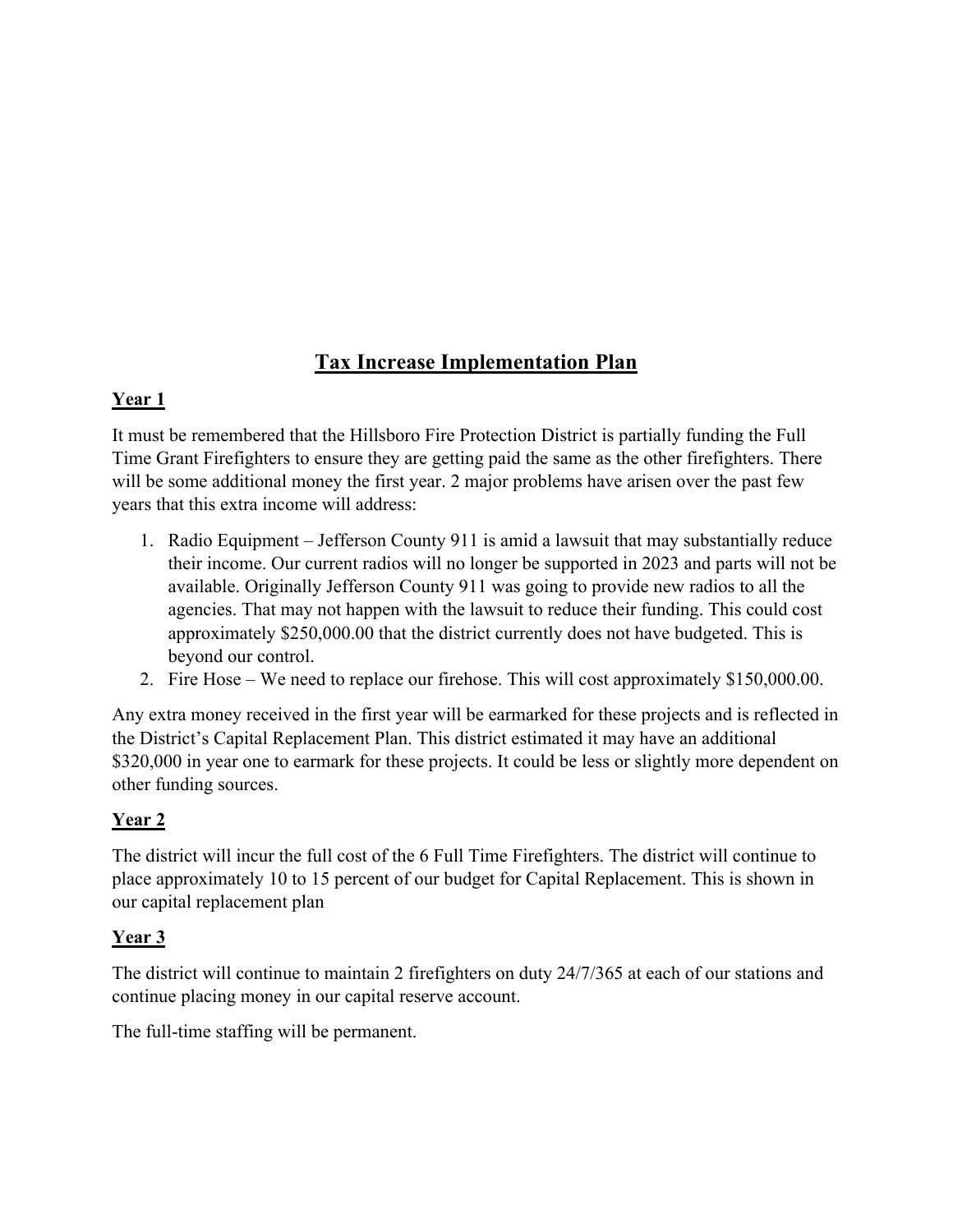# **How do we Compare**

The following tables list Jefferson County Fire District Tax Rates from highest to lowest. The Hillsboro Fire Protection District currently has the 2<sup>nd</sup> lowest tax rate in Jefferson County.

|               | County    | Agency                              | Total  |
|---------------|-----------|-------------------------------------|--------|
| $\mathbf{1}$  | Jefferson | Saline Valley Fire District         | 1.4256 |
| $\mathcal{P}$ | Jefferson | <b>Cedar Hill Fire District</b>     | 1.2590 |
| 3             | Jefferson | <b>Rock Community Fire District</b> | 1.1842 |
| 4             | Jefferson | Goldman Fire District               | 1.1014 |
| 5             | Jefferson | DeSoto Rural Fire District          | 1.0475 |
| 6             | Jefferson | <b>Mapaville Fire District</b>      | 0.9236 |
| 7             | Jefferson | Antonia Fire District               | 0.8991 |
| 8             | Jefferson | High Ridge Fire District            | 0.8878 |
| 9             | Jefferson | <b>Hematite Fire District</b>       | 0.6887 |
| 10            | Jefferson | <b>Dunklin Fire District</b>        | 0.6601 |
| 11            | Jefferson | <b>Hillsboro Fire District</b>      | 0.4841 |
| 12            | Jefferson | Jefferson R-7 Fire District         | 0.4816 |
|               |           |                                     |        |

# **2022 Current Jefferson County Tax Rates**

#### **2025 Tax Rate**

This table assumes where we will be in 2025 once the full tax increase is implemented. Again, the district will have to roll back or may get a tax increase so this may slightly change.

|    | County    | <b>Agency</b>                       | Total  |
|----|-----------|-------------------------------------|--------|
| 1  | Jefferson | Saline Valley Fire District         | 1.4256 |
| 2  | Jefferson | <b>Cedar Hill Fire District</b>     | 1.2590 |
| 3  | Jefferson | <b>Rock Community Fire District</b> | 1.1842 |
| 4  | Jefferson | <b>Goldman Fire District</b>        | 1.1014 |
| 5. | Jefferson | DeSoto Rural Fire District          | 1.0475 |
| 6  | Jefferson | <b>Mapaville Fire District</b>      | 0.9236 |
| 7  | Jefferson | Antonia Fire District               | 0.8991 |
| 8  | Jefferson | High Ridge Fire District            | 0.8878 |
| 9  | Jefferson | <b>Hillsboro Fire District</b>      | 0.7924 |
| 10 | Jefferson | <b>Hematite Fire District</b>       | 0.6887 |
| 11 | Jefferson | <b>Dunklin Fire District</b>        | 0.6601 |
| 12 | Jefferson | Jefferson R-7 Fire District         | 0.4816 |

The Hillsboro Fire Protection District will still have the 4<sup>th</sup> lowest tax rate in Jefferson County.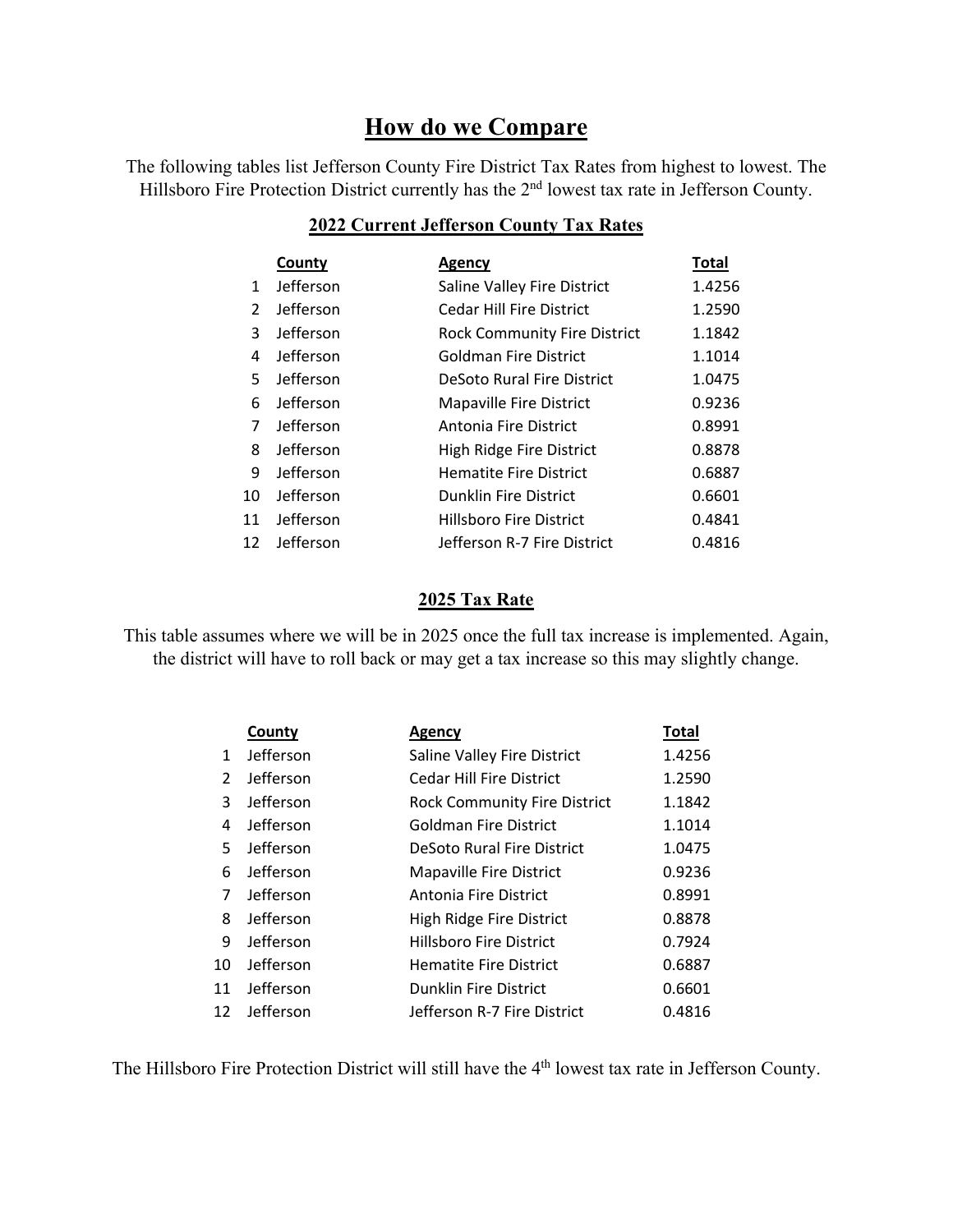### **A look at all St. Louis Metro Area Tax Rates**

Currently, out of the 60 fire district's in St. Louis County, St. Charles County, St. Francois County, Washington County, Franklin County and Jefferson County, the Hillsboro Fire District has 44<sup>th</sup> lowest tax rate in the area.

|                | <b>County</b>      | <b>Agency</b>                       | <b>Total</b> |
|----------------|--------------------|-------------------------------------|--------------|
| $\mathbf{1}$   | St. Louis County   | Metro North Fire                    | 2.7414       |
| $\overline{2}$ | St. Louis County   | North County Fire and Rescue        | 2.6266       |
| 3              | St. Louis County   | Mid County FPD                      | 2.5553       |
| 4              | St. Louis County   | Northeast Fire and Ambulance        | 2.4180       |
| 5              | St. Louis County   | Robertson FPD                       | 2.4095       |
| 6              | St. Louis County   | Spanish Lake                        | 2.2596       |
| 7              | St. Louis County   | Kinloch                             | 2.2000       |
| 8              | St. Louis County   | Pattonville FPD                     | 2.0367       |
| 9              | St. Louis County   | Community                           | 2.0100       |
| 10             | St. Louis County   | <b>Valley Park</b>                  | 1.7527       |
| 11             | St. Louis County   | West Overland EMS and Fire          | 1.7510       |
| 12             | St. Louis County   | <b>Maryland Heights</b>             | 1.6980       |
| 13             | St. Louis County   | <b>Black Jack</b>                   | 1.4670       |
| 14             | St. Louis County   | <b>Florissant Valley</b>            | 1.4602       |
| 15             | Jefferson          | Saline Valley Fire District         | 1.4256       |
| 16             | St. Louis County   | Fenton                              | 1.3840       |
| 17             | St. Louis County   | Eureka Fire District                | 1.3623       |
| 18             | Jefferson          | <b>Cedar Hill Fire District</b>     | 1.2590       |
| 19             | Jefferson          | <b>Rock Community Fire District</b> | 1.1842       |
| 20             | St. Charles County | <b>Central County</b>               | 1.1456       |
| 21             | St. Louis County   | <b>Afton Fire District</b>          | 1.1380       |
| 22             | Franklin County    | <b>Boles Fire District</b>          | 1.1035       |
| 23             | Jefferson          | <b>Goldman Fire District</b>        | 1.1014       |
| 24             | Franklin County    | <b>Pacific Fire District</b>        | 1.0848       |
| 25             | St. Louis County   | West County Fire and EMS            | 1.0560       |
| 26             | Jefferson          | <b>DeSoto Rural Fire District</b>   | 1.0475       |
| 27             | St. Louis County   | Lemay                               | 0.9740       |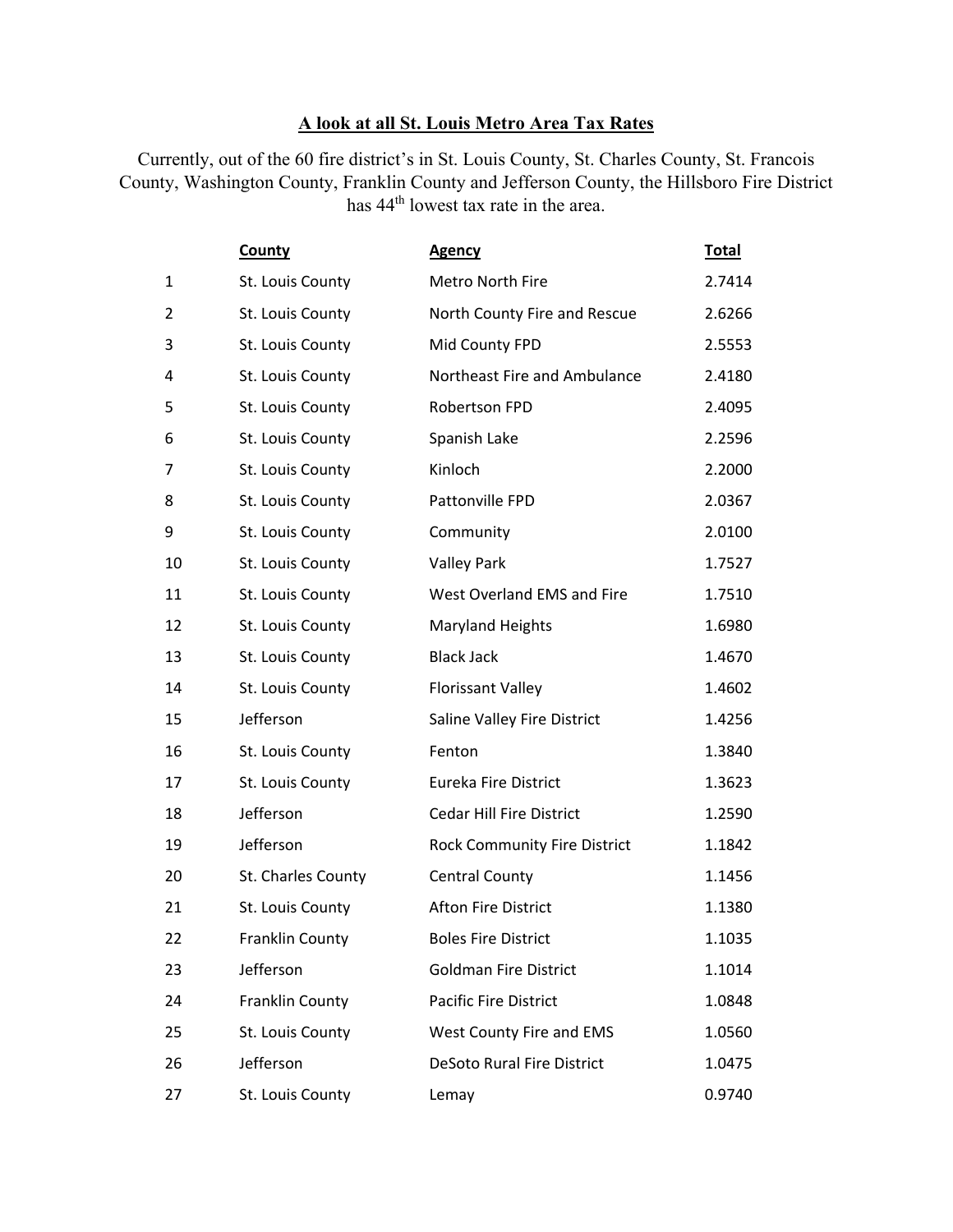| 28 | St. Charles County       | O'Fallon                             | 0.9300 |
|----|--------------------------|--------------------------------------|--------|
| 29 | Jefferson                | <b>Mapaville Fire District</b>       | 0.9236 |
| 30 | Jefferson                | Antonia Fire District                | 0.8991 |
| 31 | St. Charles County       | Cottleville FPD                      | 0.8971 |
| 32 | St. Louis County         | Monarch                              | 0.8960 |
| 33 | St. Louis County         | Creve Coeur                          | 0.8950 |
| 34 | Jefferson                | High Ridge Fire District             | 0.8878 |
| 35 | St. Louis County         | Metro West Fire                      | 0.8700 |
| 36 | St. Charles County       | New Melle FPD                        | 0.8489 |
| 37 | St. Charles County       | Lake St. Louis FPD                   | 0.8315 |
| 38 | St. Francios County      | Leadwood Fire District               | 0.7627 |
| 39 | St. Charles County       | Wentzville FPD                       | 0.7299 |
| 40 | Jefferson                | <b>Hematite Fire District</b>        | 0.6887 |
| 41 | Jefferson                | Dunklin Fire District                | 0.6601 |
| 42 | Franklin County          | St. Clair Fire District              | 0.5619 |
| 43 | St. Louis County         | Mehlville FPD                        | 0.5210 |
| 44 | Jefferson                | <b>Hillsboro Fire District</b>       | 0.4841 |
| 45 | Jefferson                | Jefferson R-7 Fire District          | 0.4816 |
| 46 | <b>Washington County</b> | Irondale Fire District               | 0.4747 |
| 47 | Franklin County          | Union Fire District                  | 0.4330 |
| 48 | Franklin County          | <b>Beaufort-Leslie Fire District</b> | 0.4208 |
| 49 | St. Charles County       | Augusta FPD                          | 0.4121 |
| 50 | St. Charles County       | Orchard Farm FPD                     | 0.4114 |
| 51 | <b>Washington County</b> | Caledonia                            | 0.3752 |
| 52 | St. Francios County      | <b>Wolf Creek Fire District</b>      | 0.3000 |
| 53 | Franklin County          | Sullivan Fire District               | 0.2872 |
| 54 | St. Francios County      | Doe Run Fire District                | 0.2743 |
| 55 | <b>Washington County</b> | Richwoods Fire District              | 0.2679 |
| 56 | Franklin County          | <b>Washington Fire District</b>      | 0.2632 |
| 57 | <b>Washington County</b> | Potosi Fire District                 | 0.2395 |
| 58 | Franklin County          | Gerald-Rosebud Fire District         | 0.2371 |
| 59 | Franklin County          | New Haven-Berger Fire District       | 0.2335 |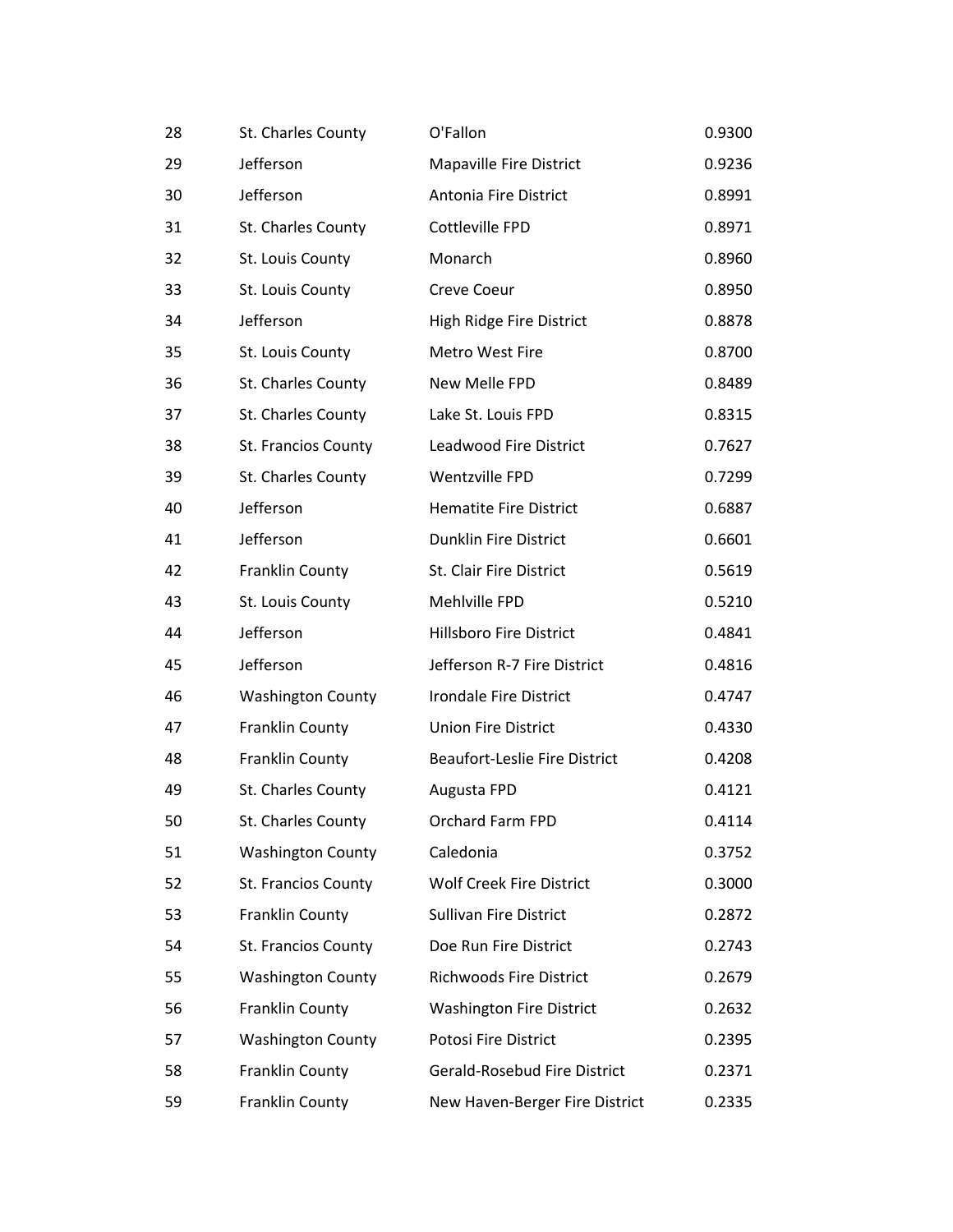| 60 | St. Charles County | Rivers Pointe FPD | 0.2082 |
|----|--------------------|-------------------|--------|
|----|--------------------|-------------------|--------|

#### **How much will this cost me, the taxpayer**

- 1. Find out what the assessed value of your house is. Go to http://jeffersonmoassessor.devnetwedge.com/ and click Real Estate Search
- 2. Enter the information to find your house.
- 3. REMEMBER-Assessed valuation (The assessed value of your house is determined by a mass appraisal system by the Jefferson County Assessor's Office) has nothing to do with market value! Do not use the numbers for what you paid for your house! Your assessed valuation for taxing purpose is much lower than market value! Look at the number for the assessed total, that is the number you use!

The formula = Appraised Value x  $.19\%$  = Assessed Value Assessed Value/100 = Taxable Amount Taxable Amount x Tax Rate = Taxes Paid

#### **Current**

Appraised value  $= 150,700$ Assessed Value =  $28,600$  (19% of appraised value) Fire District Tax Rate = .4841 per 100.00 of assessed valuation  $28,600/100 = 286$  $286 \text{ x } .4841 = $138.00$ 

#### **New Tax Rate Year 1 2023**

Fire District Tax Rate = .7324 per 100.00 of assessed valuation 286 x .7324 = \$209.00 (Total Taxes Paid to Fire District) Year 1 Increase  $= $71.00$ 

#### **New Tax Rate Year 2 2024**

Fire District Tax Rate = .7424 per 100.00 of assessed valuation 286 x .7424 = 212.00 (Total Taxes Paid to Fire District) Year 2 Increase  $= 74.00$ 

#### **New Tax Rate Year 3 2025**

Fire District Tax Rate = \$0.7924 per 100.00 of assessed valuation 286 x .7924 = 226.00 (Total Taxes Paid to Fire District) Year 2 Increase  $= 88.00$ 

Current Payment to Hillsboro Fire = 138.00 After Tax Increase Implemented = 226.00 Total additional increase = 88.00

An increase of 0.25 per day, 7.33 per month, 88 dollars per year.